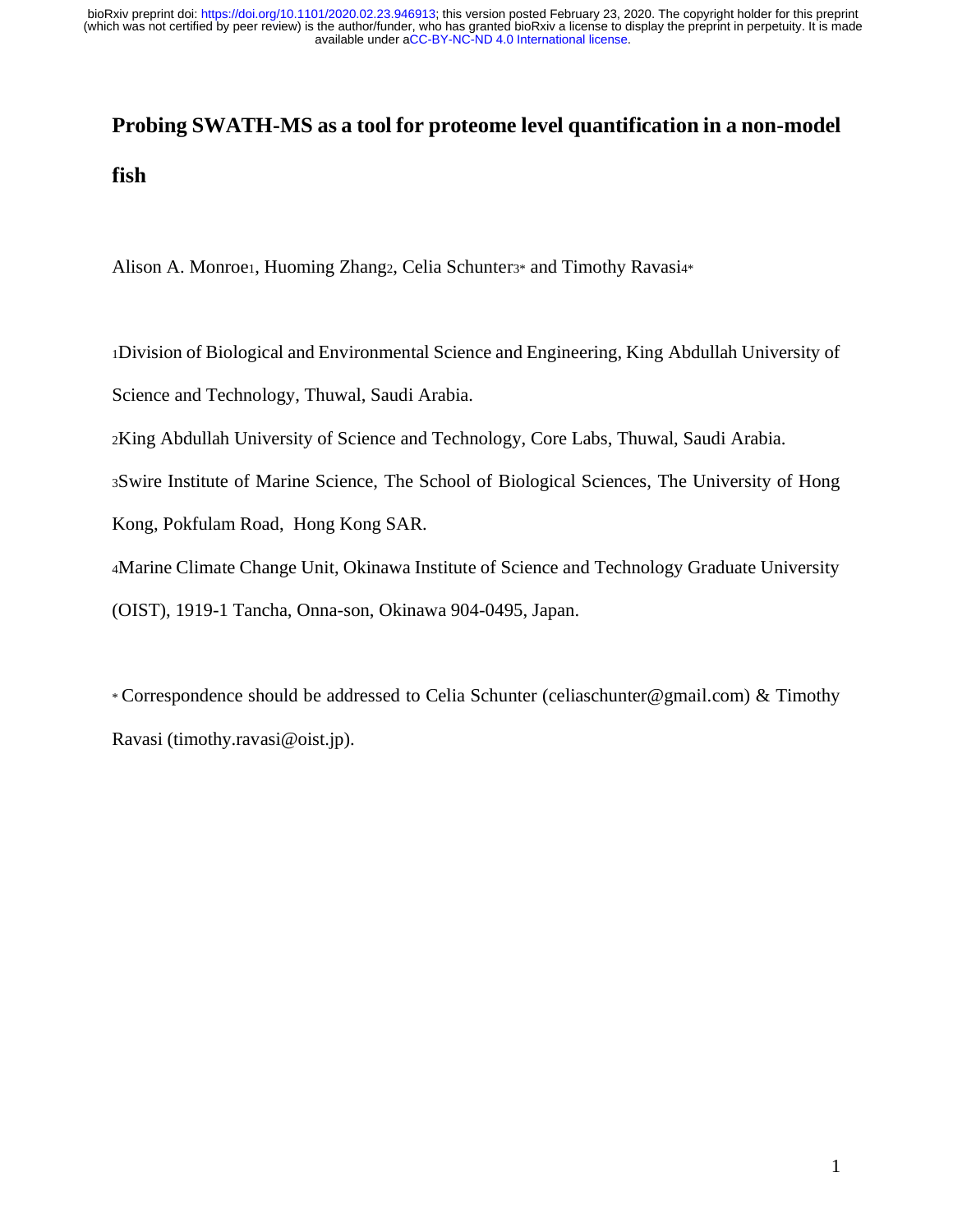# **Abstract**

Quantitative proteomics via mass spectrometry can provide valuable insight into molecular and phenotypic characteristics of a living system. Recent mass spectrometry developments include data-independent acquisition (SWATH/DIA-MS), an accurate, sensitive, and reproducible method for analyzing the whole proteome. The main requirement for this method is the creation of a comprehensive spectral library. New technologies have emerged producing larger and more accurate species-specific libraries leading to a progressive collection of proteome references for multiple molecular model species. Here, for the first time, we set out to compare different spectral library constructions using multiple tissues from a coral reef fish to demonstrate its value and feasibility for non-model organisms. We created a large spectral library composed of 12,553 protein groups from liver and brain tissues. Via identification of differentially expressed proteins (DEPs) under fish exposure to environmental stressors we validated the application and usefulness of these different spectral libraries. Successful identification of significant DEPs from different environmental exposures occurred using the library with a combination of DIA+DDA data as well as both tissue types. Further analysis revealed expected patterns of significantly upregulated heat shock proteins in a dual condition of ocean warming and acidification indicating the biological accuracy and relevance of the method. This study provides the first reference spectral library for a coral reef fish and for a non-model organism. It represents a useful guide for the future building of accurate spectral library references in non-model organisms allowing the discovery of ecologically relevant changes in the proteome.

**Keywords:** SWATH-MS, DIA, quantitative proteomics, spectral libraries, climate change, coral reef, fish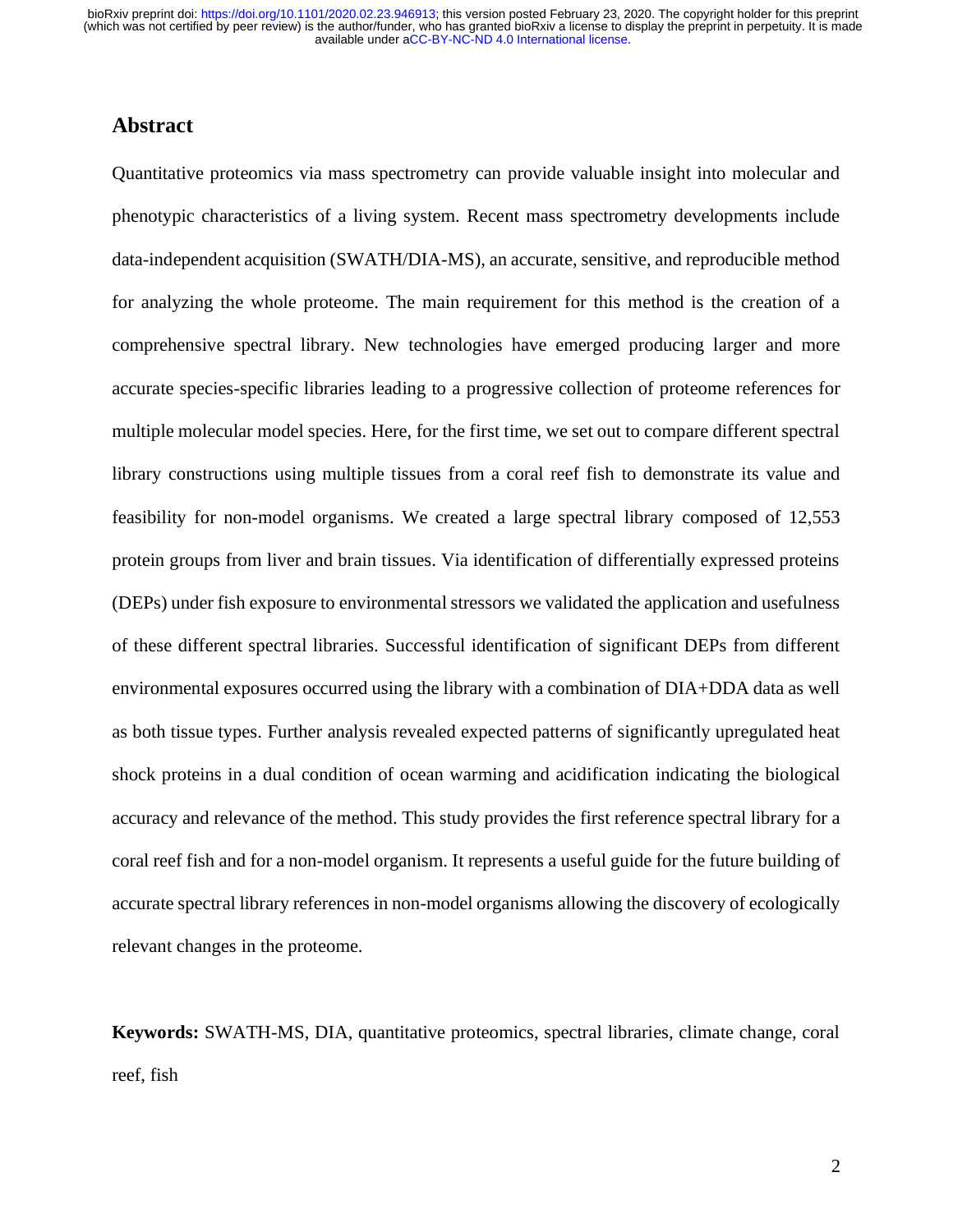# **Introduction**

Proteomics provides insight into complex biological mechanisms and cellular phenotypes by measuring the presence and abundance of proteins controlling the execution of molecular processes (Aebersold & Mann, 2016; Y. Liu, Beyer, & Aebersold, 2016). The possible posttranslational modifications inferred from proteomics can have a stronger correlation to phenotypic observations than transcriptomics, although the technology to quantify the proteome lags behind that of the transcriptome (Y. Liu et al., 2016; Tang et al., 2015). In the past decade proteomic techniques have been developing rapidly, especially those dealing with quantitative proteomics. Previously, quantitative methods were defined in two categories: shotgun and targeted, each with different strengths and weaknesses. The shotgun method identifies more peptides, but has reduced quantitative accuracy and reduced reproducibility due in part to the necessity for prefractionation prior to liquid chromatography mass spectrometry (LC-MS) analysis (Michalski, Cox, & Mann, 2011). These methods also require costly chemical labelling that increases data processing times. Targeted proteomics (S/MRM), on the other hand, is better for reproducibility if the proteins in question are known. However, this method is limited in the number of measurements and therefore peptides found (Gillet et al., 2012).

Sequential window acquisition of all theoretical spectra (SWATH/DIA-MS) is a newer method that combines the strengths of shotgun and targeted proteomics (Gillet et al., 2012). SWATH/DIA-MS is a label free and relatively cheap mass spectrometry method using data independent acquisition (DIA) combined with proteome wide spectral libraries created from data-dependent acquisition (DDA) methods against which the fragment ion maps of the DIA method are aligned (Gao et al., 2017; Gillet et al., 2012; Huang et al., 2015). Using the sequential isolation window acquisition has achieved high fragment ion specificity and the ability to identify and quantify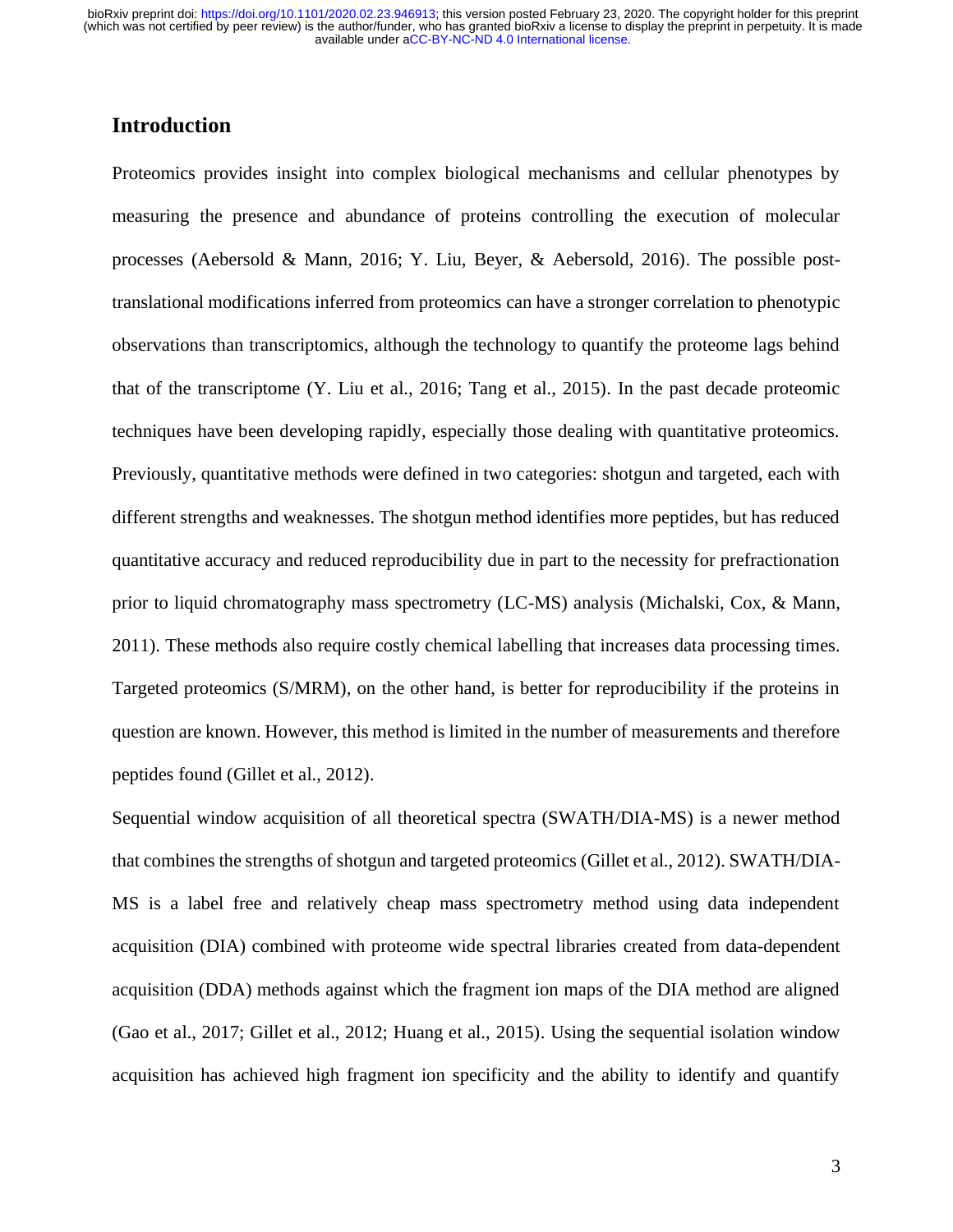thousands of proteins in one measurement (Gillet et al., 2012; Tang et al., 2015). Recent studies have also shown high reproducibility of results when using the same cell cultures across different labs as well as different computational software (Collins et al., 2017; Navarro et al., 2016). Most SWATH/DIA-MS studies to date have used model organisms such as mice, humans, zebrafish, or yeast with high quality genomic resources and little biological variation to great success (Blattmann et al., 2019; Braccia, Espinal, Pini, De Pietri Tonelli, & Armirotti, 2018; Bruderer et al., 2015; Collins et al., 2017; Krasny et al., 2018; Rosenberger et al., 2014; Zhang et al., 2019). A recent study has looked into the heat stress response of broiler chickens (*Gallus gallus domesticus*) and found significant changes across the proteome in ecologically relevant proteins with ties to heat stress responses (Tang et al., 2015). Despite this being a non-model organism, over generations it was kept in controlled conditions and lacks the natural variation of wild organisms. The above qualities of SWATH-MS suggest that it is an ideal method to quantify peptides at the proteome level across large numbers of biological samples with high quality reproducible results, and also an impactful way to understand complex mechanistic and phenotypic differences in particular in non-model organisms which usually lack genomic and proteomic resources. Currently, however, it is still unknown how effective it will be at identifying protein expression differences in wild populations with intrinsic individual variation.

The key to the SWATH/DIA-MS method is the creation of a high-quality spectral library against which to measure peptide quantities in the DIA data of the samples of interest. This reference can provide a standardized set of protein identifications making it easier to compare proteomes across experiments and laboratories (Blattmann et al., 2019; Rosenberger et al., 2017). Although studyspecific libraries are easier to create, in the long run a large spectral library is more beneficial to the future studies of an organism by reducing the cost of sample preparation and measurement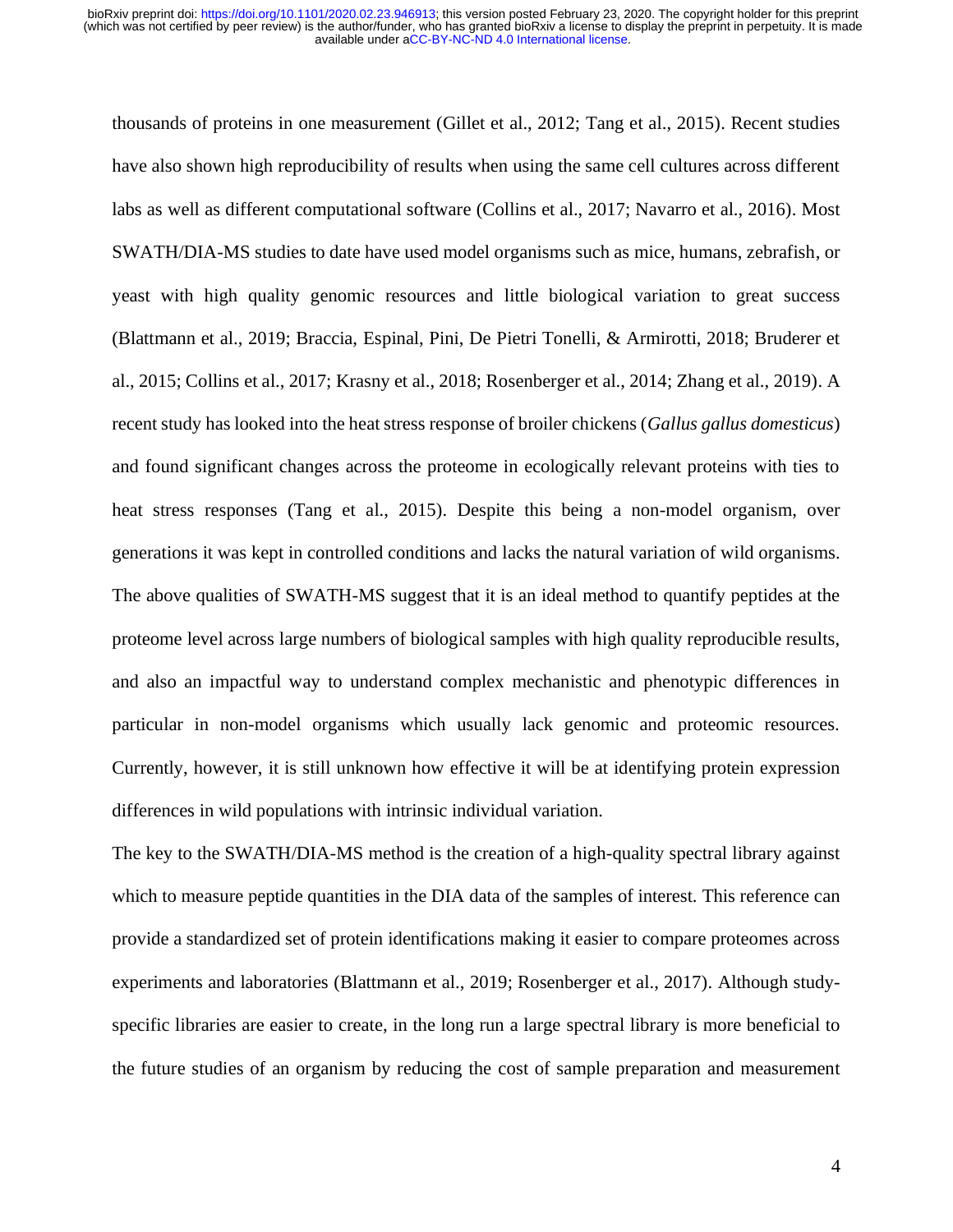time. However, it has been understudied whether any loss of information comes from using a study-specific versus a general spectral library. Larger libraries require more stringent cut-offs to control the false discovery rate (FDR) that could lead to a loss of ecologically relevant information, while study-specific libraries could restrict identification at the proteome level due to the smaller reference (Blattmann et al., 2019; Rosenberger et al., 2017).

The SWATH/DIA-MS method provides the technological advances needed to study the whole proteome of non-model organisms. Due to the high biological variability of individuals from nonmodel or even wild organisms a greater number of biological replicates are required to establish statistical significance when studying changes in expression (Todd, Black, & Gemmell, 2016). This method's reductions in cost and sample preparation time allow for the quantification of that required high number of individual samples. Also, the creation of a reference library erases the need for all compared samples to be injected in the mass spectrometer as one, creating the ability to compare a larger number of individuals and/or treatments. Due to this increased sample size and the proteome-wide exploration we may be able to determine ecologically relevant differences in protein expression both at the individual and population levels for any organism. In order to examine the usefulness of different SWATH libraries we turned to a commonly used non-model fish *Acanthachromis polyacanthus*. Most research in the past decade has focused on its behavioral and physiological changes under different environmental conditions, with a more recent focus on transcriptomic and epigenetic modifications (Jarrold & Munday, 2018; Schunter et al., 2016; Welch, Watson, Welsh, McCormick, & Munday, 2014). To date, the majority of the molecular studies on coral reef fish have focused on the liver and brain tissue due to the physiological effects on metabolism and aerobic scope under heat stress, and the behavioral effects under ocean acidification respectively (Bernal et al., 2018; Schunter et al., 2016; Veilleux et al., 2015). Only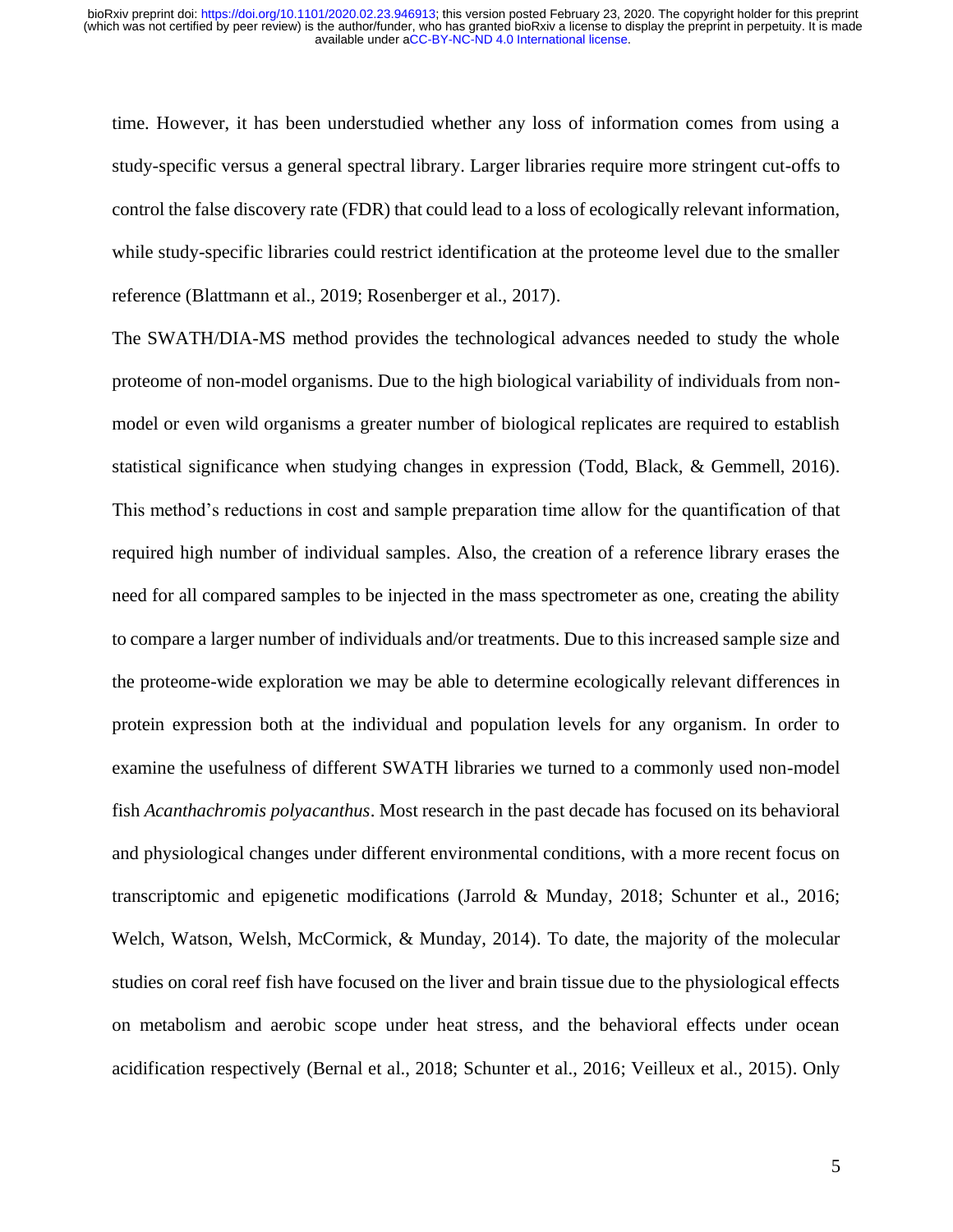one previous study has measured the changes in protein expression: the method used was iTRAQ labelled shotgun proteomics of pooled samples hence not allowing for the comparison between many individuals or treatments (Schunter et al., 2016). The creation of a SWATH library for this fish will increase ecologically relevant proteomic studies by cutting the cost, reducing overall preparation and quantification times, and allowing for accurate and reproducible measurements of the proteome across high numbers of individuals.

Here we created several spectral libraries to evaluate the performance of a study-specific versus a large species-specific library for the non-model fish *A. polyacanthus*. We focused on liver and brain tissues due to previous studies demonstrating the effects on these tissues by climate change stressors. Recent approaches have created spectral libraries composed of the combined DDA runs, previously used to create the libraries, with the experiment-specific targeted DIA runs (Gandhi et al., 2017). Our aim is to investigate the utility of this new combined library method in the identification of peptides via targeted DIA-MS, using a complex experimental design of fish exposed to multiple climate change stressors. This manuscript provides a first reference library in a non-model fish species, as well as a guide on the efficiency, cost-effectiveness, and utility of this method in creating future proteomics references in non-model organisms aiming to evaluate genome-wide and ecologically relevant differential protein expression.

# **Methods**

## *Fish Rearing and Tissue Dissection*

*Acanthochromis polyacanthus* offspring were reared in several different conditions (Supplementary Figure 1). These include control conditions (29 $\degree$ C, 400 $\mu$ atm), elevated pCO<sub>2</sub> (750 $\mu$ atm or 1000 $\mu$ atm), elevated temperature (31 $\degree$ C), and combined elevated temperature and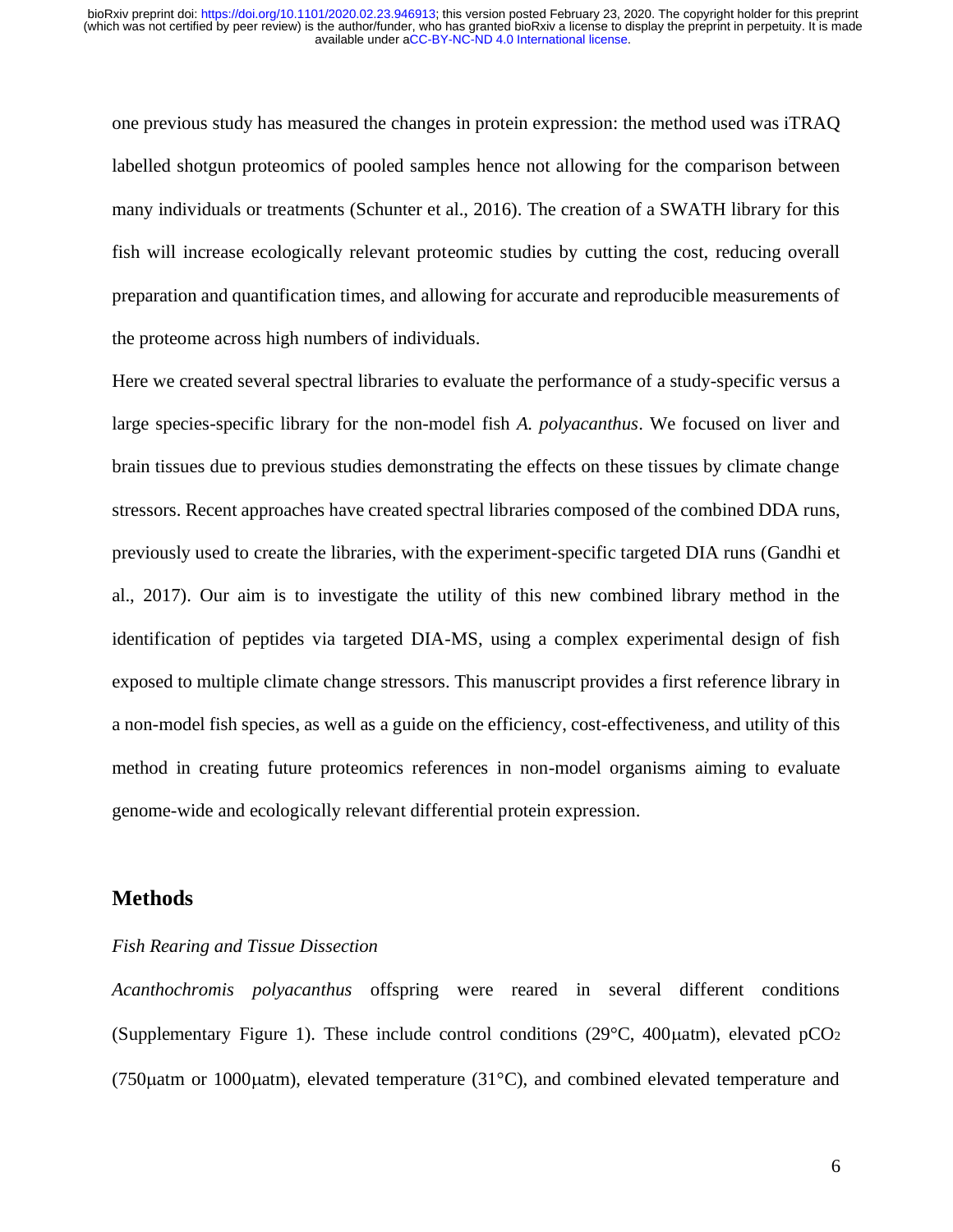elevated pCO<sub>2</sub> (31°C, 1000 $\mu$ atm) (Jarrold & Munday, 2018; Welch et al., 2014). All experiments were undertaken at James Cook University following the university's animal ethics guidelines (Ethics committee permits: A1828, A2210). Fish were euthanized between 3-5 months of age. Brain and liver tissues of the fish were dissected out and snap frozen in liquid nitrogen, then kept at -80°C for further processing.

## *Protein extraction and digestion*

Total protein was extracted using the Qiagen All prep mini kit (Qiagen) after elution through the RNA spin column. The flow-through liquid was transferred to a new Eppendorf tube with 3.5 µ of Halt protease inhibitor cocktail (Thermo Fisher Scientific) and kept on ice. The liquid was then split in half between two Eppendorf tubes ( $\sim$ 250  $\mu$ l in each) and 1000  $\mu$ l of cold acetone was added to each tube. After 30 minutes on ice all tubes were centrifuged at  $4^{\circ}C$  for 10 minutes. The samples were then moved to the fume hood and all the liquid was removed via pipetting. Samples were left to dry for 10 minutes and the resulting protein pellet was stored at  $-80^{\circ}$ C for further processing. Protein pellets were resuspended in 8 M urea buffer combined with protease inhibitor (Promega) and purified using the chloroform-methanol precipitation method (Wessel & Flügge, 1984). The resulting pellet was then resuspended in 8 M UA buffer (8 M urea in 0.1 M Tris/HCl pH 8.5) and sonicated. From this, the protein quantity was measured using the Micro BCA protein assay kit (Thermo Fisher Scientific) and a SpectraMax microplate reader.

For the spectral library preparation 800  $\mu$ g of total protein were combined from across all experimental conditions. This was done separately for liver and brain samples. During individual sample quantification 20  $\mu$ g of protein extract from each biological replicate was used for both liver  $(n = 47)$  and brain  $(n = 49)$  samples. Protein alkylation, reduction, and digestion were done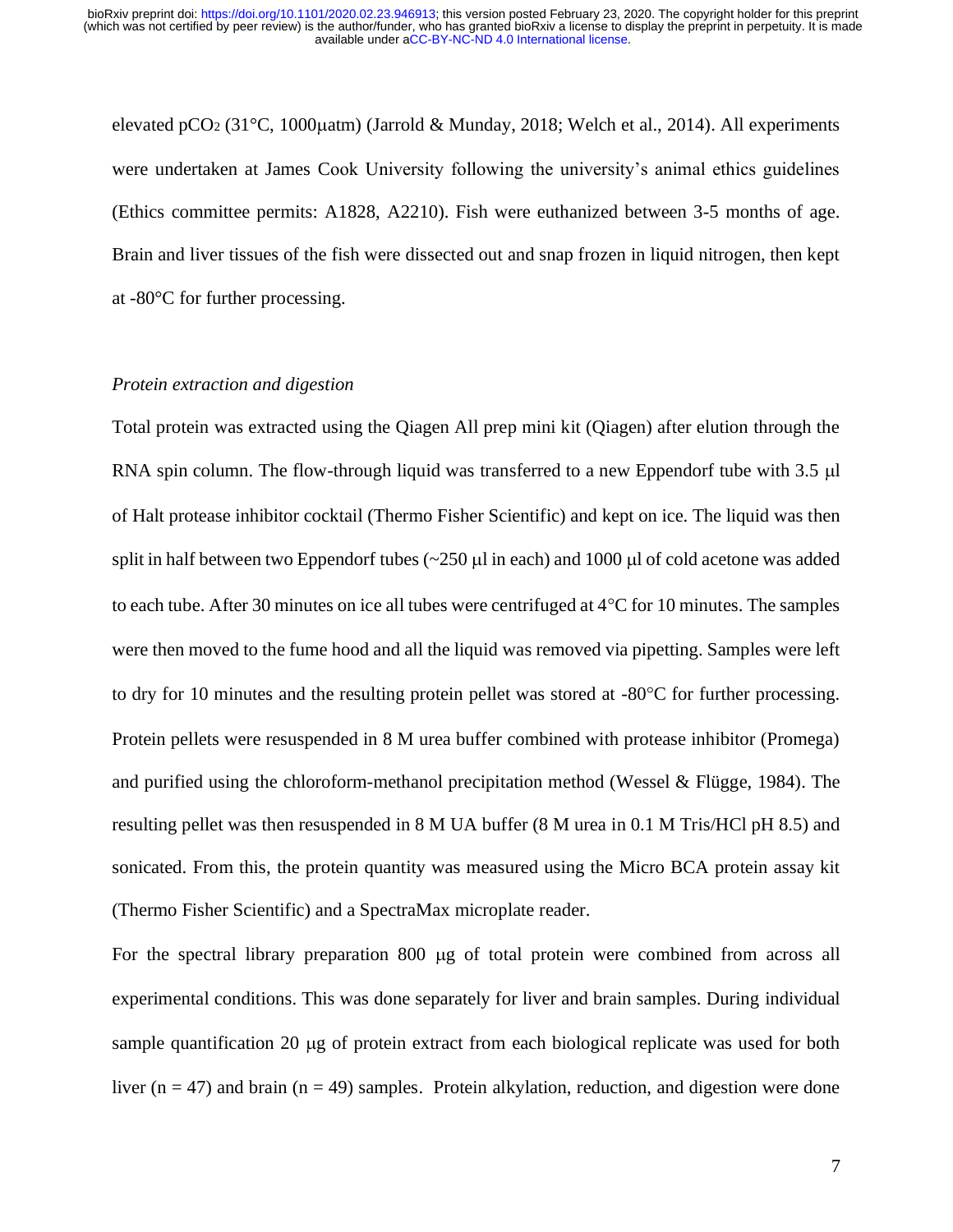using the Filter Aided Sample Preparation (FASP) protocol (Wisniewsk et al., 2009). Following digestion with trypsin, samples were desalted using C18 filter pipette tips (Agilent) or a reversedphase C18 Sep-Pak cartridge (Cat. WAT023590; Waters Corp.) containing an oligo R3 reversedphase resin (Cat. 1133903; Applied Biosystems) depending on protein quantity. Elution from both the C18 cartridge and pipette tip was done using 75% acetonitrile (ACN) in 0.1% trifluoracetic acid (TFA) and all samples were subsequently dried in a SpeedVac (Thermo Fisher Scientific).

For individual sample quantification with  $DIA-MS$  all samples were resuspended in 15  $\mu$ l of the buffer 3% acetonitrile (ACN) in 0.1% formic acid (FA). Samples were then quantified using a NanoDrop (Thermo Fisher Scientific) and the amount of buffer was adjusted to normalize the concentration amount of each sample for injection. Indexed retention time (iRT) standards (Biognosys) were added to each prepared sample prior to the mass spec run at a 3:10 ratio (v/w).

## *High pH reversed phase HPLC fractionation for spectral library preparation*

For the spectral library preparation, samples were resuspended in 15  $\mu$ l of Buffer A (0.1% FA). All protein derived from fish samples were combined in one tube and topped up with buffer A for a total volume of 85 µl. For this and all following steps brain library and liver library preparation were done separately but using the same methods. High pH reversed fractionation was achieved by attaching a XBridge Peptide BEH C18 column (Cat. 186003570; Waters Corp.) to an Accela liquid chromatography system (Thermo Scientific) using the HPLC application. A 135-min gradient at constant 300 nL/min was designed as follows: The gradient was established using mobile phase A  $(0.1\%$  FA in H<sub>2</sub>O) and mobile phase B  $(0.1\%$  FA, 95% ACN in H<sub>2</sub>O): 2.1%-5.3% B for 5 min, 5.3%-10.5% for 15 min, 10.5%-21.1% for 65 min, 21.1%-31.6% B for 13 min, 31.6%- 94.7% B for 6 min, 94.7% for 6 min, and 4.7% B for 15-min column conditioning. A total of 110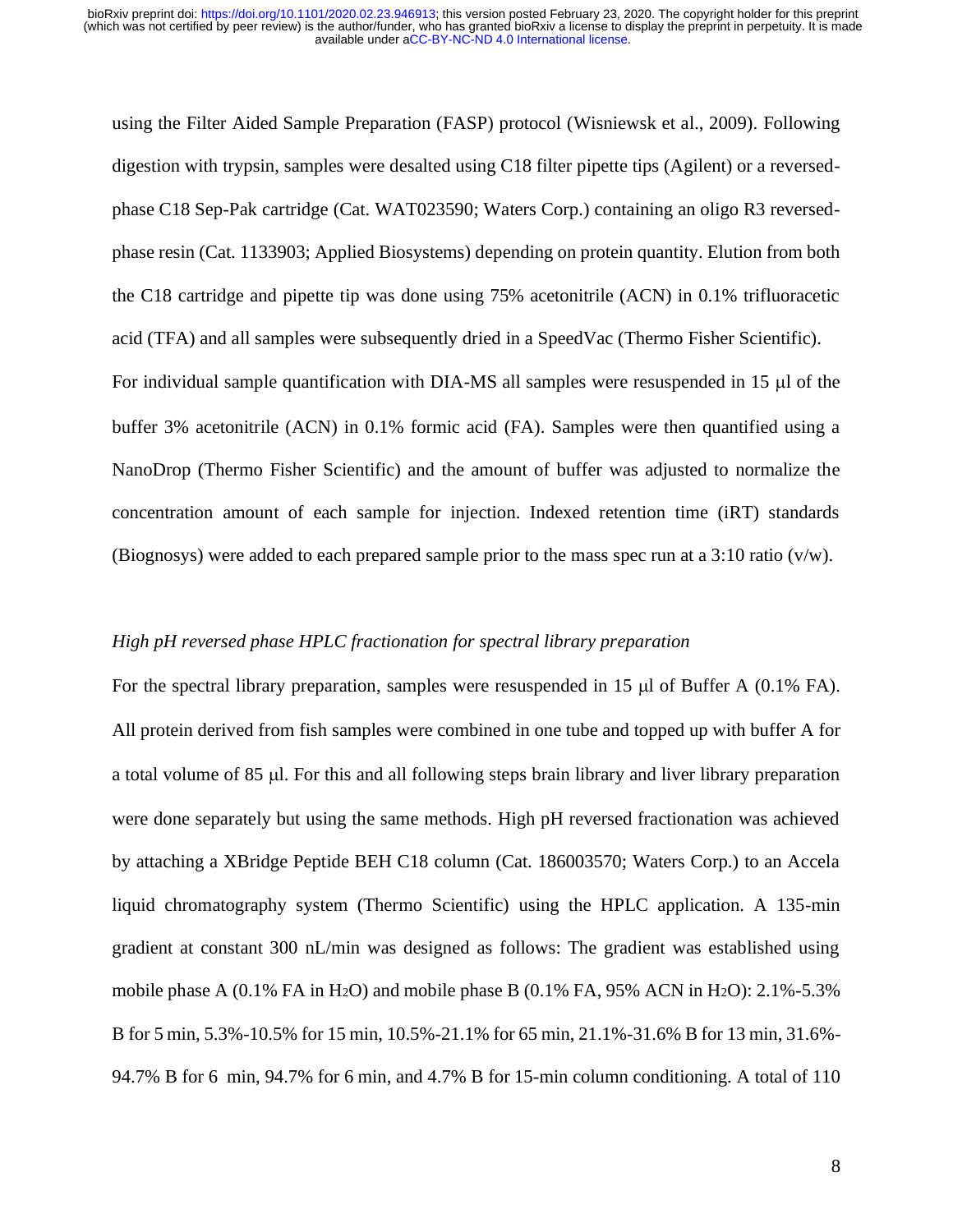fractions were collected then reduced to  $\sim$ 50 $\mu$ l using a SpeedVac system (Thermo Fisher Scientific). Fractions were pooled into 25 groups by combining different parts of the gradient and dried with a SpeedVac system (Thermo Fisher Scientific). The dried peptides were resuspended in 0.1% FA and 3% ACN in water and protein quantity measured at A<sup>280</sup> via NanoDrop (Thermo Fisher Scientific). Concentrations were normalized across all fractions and iRT (Biognosys) standards were added to each fraction at a 1:10 ( $v/w$ ) ratio in preparation for the mass spectrometer.

## *LC/MS-MS acquisition*

An Orbitrap Fusion Lumos mass spectrometer (Thermo Fisher Scientific) was attached to an Ultimate 3000 UHPLC (Thermo Fisher Scientific) for both data dependent acquisition (DDA) and data independent acquisition (DIA) analysis. Peptides were injected and eluted through a 50 cm EASY-Spray column PepMap RSLC C18 (Cat. ES803; Thermo Fisher Scientific) with a 135-min gradient at constant 300 nL/min kept at 40°C. The gradient was established using mobile phase A (0.1% FA in H2O) and mobile phase B (0.1% FA, 95% ACN in H2O): 2.1%-5.3% B for 5 min, 5.3%-10.5% for 15 min, 10.5%-21.1% for 70 min, 21.1%-31.6% B for 18 min, ramping from 31.6% to 94.7% B in 2 min, maintaining at 94.7% for 5 min, and 4.7% B for 15-min column conditioning. For introduction into the MS an electrospray potential of 1.9 kV was used and the ion tube temperature was set to 270°C. General MS settings included default charge state of 3, application mode set to standard for peptide, and an EASY-IC was used for internal mass calibration in both MS1 and MS2 ions.

For DDA analysis the MS was set to profile mode with a resolution of 120,000 (at 200 m/z) and a full MS scan (375-1400 m/z range) was obtained. Other settings included 30% RF lens, 3 seconds between master scans, ion accumulation time of 100 milliseconds with a target value of 4e5,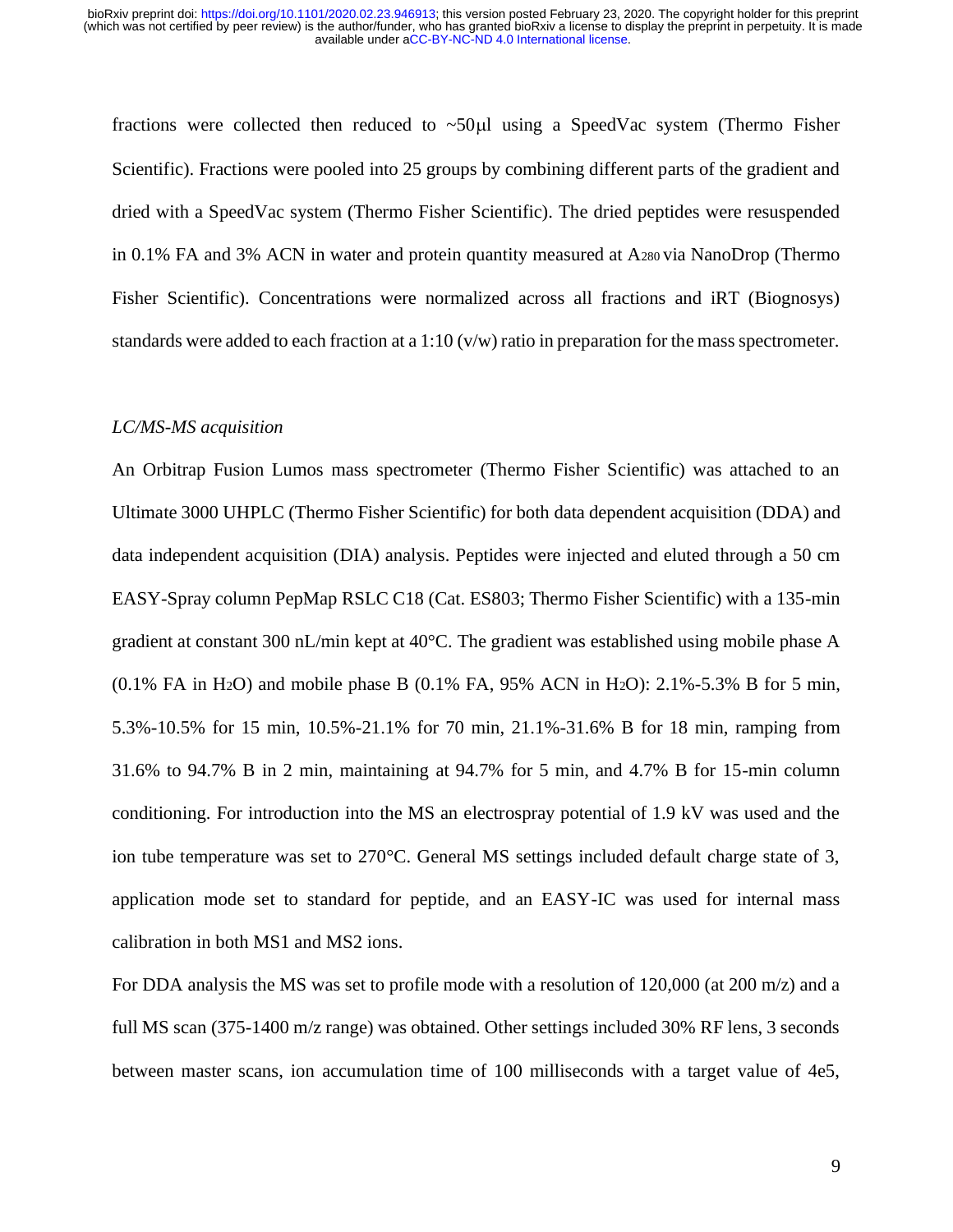activation of MIPS (monoisotopic peak determination of peptide), and an isolation window of 1.6  $m/z$  for ions. The ions carrying charges from  $2+$  to  $5+$  and measured above an intensity threshold of 5 e4 and were selected for fragmentation using higher energy collision dissociation (HCD) at 30% energy. Dynamic exclusion was used after 1 event for 10 s with a mass tolerance of 10 ppm. In DIA-MS analysis a high energy collision dissociation (HCD) fragmentation method was used with a quadruple isolation window of 25 m/z. Precursor mass range was set to 400-1200 m/z for each injection. HCD was set to 30% and the mass defect was 0.9995. MS2 was run with a scan range of 350-1500 m/z, at a resolution of 30,000, maximum injection time of 100 milliseconds, and a target value of 1e6.

#### *Spectral library generation*

DDA raw files were processed and the library generated with Spectronaut Pulsar X (Version 12, Biognosys) using default settings. A false discovery rate of 0.01 was set at all levels (peptide, protein, and peptide spectrum match (PSM)). Peptides with a minimum length of 7 and maximum of 52 were allowed, along with a maximum of two missed cleavages. Digest type was set to specific and defined as Trypsin/P. Peptide identity was achieved via sequence alignment against the *A. polyacanthus* proteome with 36,741 entries. Default library filters in Spectronaut include ion mass to charge from 300-1800 Da, as well as minimum relative intensity of 5%, and a minimum amino acid ion length of two. Three to six fragment ions per precursor peptide were used in the library and iRT calibration required an R-squared minimum of 0.8.

A second library was generated for both liver and brain by processing all DDA and DIA runs together in Spectronaut Pulsar X. All settings were the same as above including the protein database used to search for peptide identities. To create a 'complete' library (combining both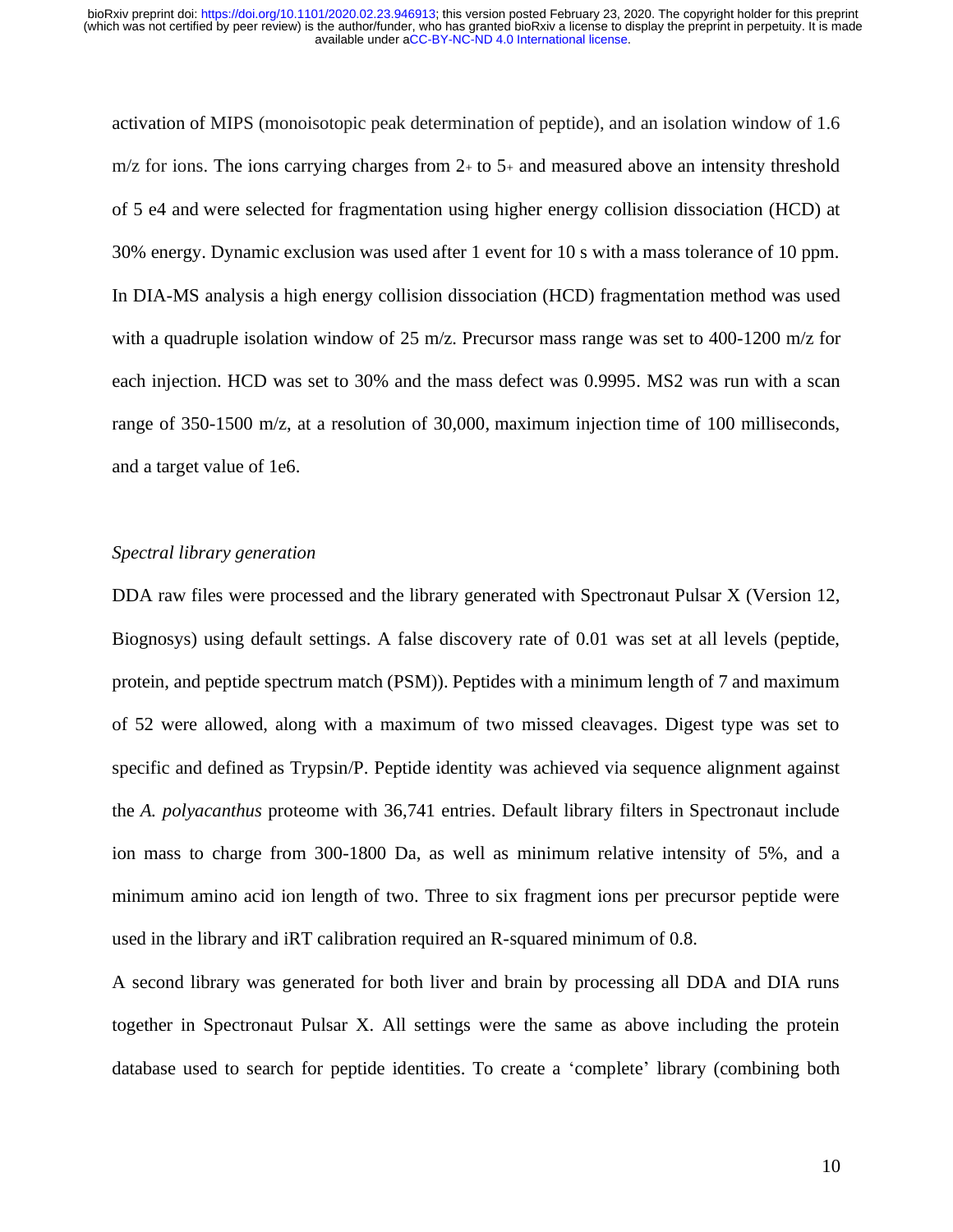tissues) for *A. polyacanthus* brain and liver libraries were merged using the combine library function in Spectronaut Pulsar X.

#### *Quantitative Analysis of biological samples*

DIA data were then loaded into the Spectronaut Pulsar X (Version 12, Biognysos) software and mapped against the generated spectral libraries leading to protein and peptide identification and quantification. Default settings of the program were applied for analysis including: estimation of FDR using a 0.01 q-value cutoff for precursors and proteins; peptide quantity measurement determination using the mean of one-three best peptides; quantitation calculated using the area of extracted ion chromatogram (XIC) at MS2 level; excluding duplicate assays. Upon completion peptide quantities for all samples (n=47 liver, n=49 brain) were exported as a data matrix containing all non-redundant protein identifications for further analysis.

Data matrices were loaded into the program Perseus v1.6.2.1 (Tyanova et al., 2016). Data was filtered by using a cutoff of at least 80% valid values in at least one condition. Protein group quantities were then log2 transformed to establish a normalized distribution and missing values were inferred using the normal distribution setting in Perseus. Differential abundance between conditions was inferred statistically using a multiple-sample test (ANOVA) with a permutation based FDR at 0.05 (250 randomizations, no group preservations). Significant differences between each of the four conditions was determined using a Tukey's post-hoc test (FDR<0.05) in Perseus. Protein names and functions were identified with the *A. polyacanthus* genome annotation.

## **Results**

## *Spectral Library*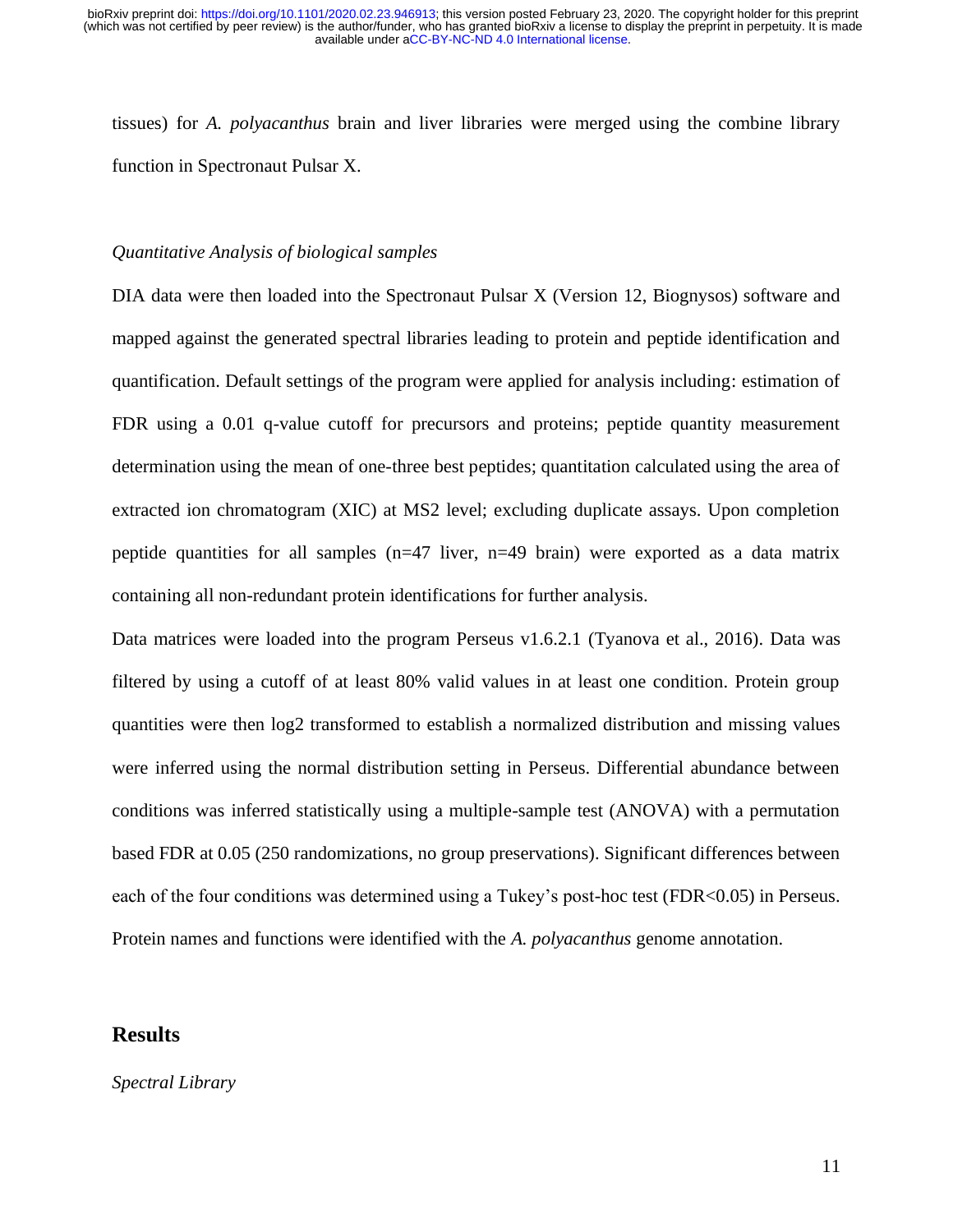The key to the SWATH/DIA-MS analysis is the availability of a high-quality spectral library for the organism in question. To achieve this, we used samples from an experiment covering exposure to elevated temperature and elevated pCO<sup>2</sup> as well as different tissues dissected from our organism *Acanthochromis polyacanthus*. Equal amounts of protein from each condition and each tissue were used to prevent bias in the library representation. We combined a range of protein preparation protocols to ensure both better quality and quantity peptides prior to mass spectrometry. This included purification via methanol/chloroform to remove non-proteins, an FASP protocol which improved quality and yield, and desalting using cartridges with both C18 filters and R3 material to minimize protein loss. We then used the newer Orbitrap Fusion mass spectrometry platform that has been shown to identify more peptides than other systems (Zhang et al., 2019). Lastly, the new genome developed recently for *A. polyacanthus* gave us a high-quality database of protein coding genes to search against for spectral library generation.

Based on the above optimal workflow we created six different spectral libraries to test our hypothesis. In each library we were able to identify a large number of peptides and proteins, and as expected the highest identification was discovered in the combined tissue library (Figure 1). The resulting spectral libraries contained anywhere from 49,136 to 103,022 proteotypic peptides and 8,273 to 12,553 protein groups which equates to a 22% to 35% coverage of all the protein coding genes (Table 1). Consistent with full tryptic peptide properties, most identified peptides were 8-18 amino acids in length in all libraries.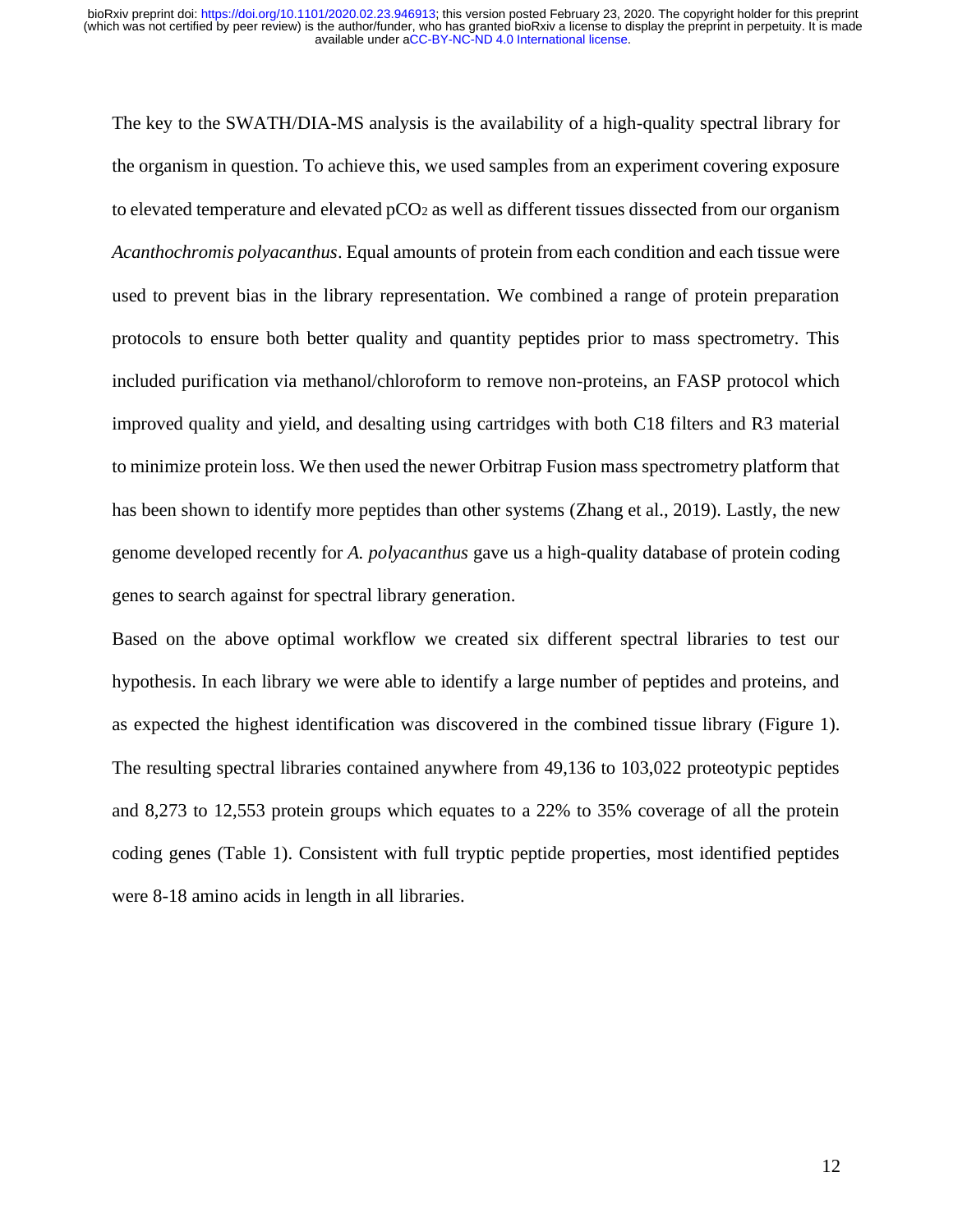

Figure 1. Graph of overlapping protein groups between different spectral libraries. The majority of protein identifications are all included in the combined libraries.

|                       | <b>Liver</b> | <b>Brain</b> | <b>Combined</b> | <b>Liver</b>   | <b>Brain</b> | <b>Combined</b> |
|-----------------------|--------------|--------------|-----------------|----------------|--------------|-----------------|
|                       | <b>DDA</b>   | <b>DDA</b>   | <b>DDA</b>      | <b>DDA+DIA</b> | $DDA+DIA$    | $DDA+DIA$       |
| # of injections       | 25           | 25           | 50              | 72             | 74           | 146             |
| <b>Protein groups</b> | 10,825       | 8,901        | 12,084          | 10,541         | 8,273        | 12,553          |
| <b>Peptides</b>       | 102,888      | 69,662       | 130,310         | 98,475         | 65,302       | 126,866         |
| (Proteotypic)         | (82,909)     | (52, 385)    | (103, 022)      | (79, 547)      | (49, 136)    | (100, 224)      |
| <b>Precursors</b>     | 134,369      | 84,599       | 170,650         | 131,912        | 83,214       | 170,918         |

Table 1. Size of the different libraries created. Proteotypic peptides are those that uniquely identify a single protein. DDA= Data dependent acquisition, DIA= Data independent acquisition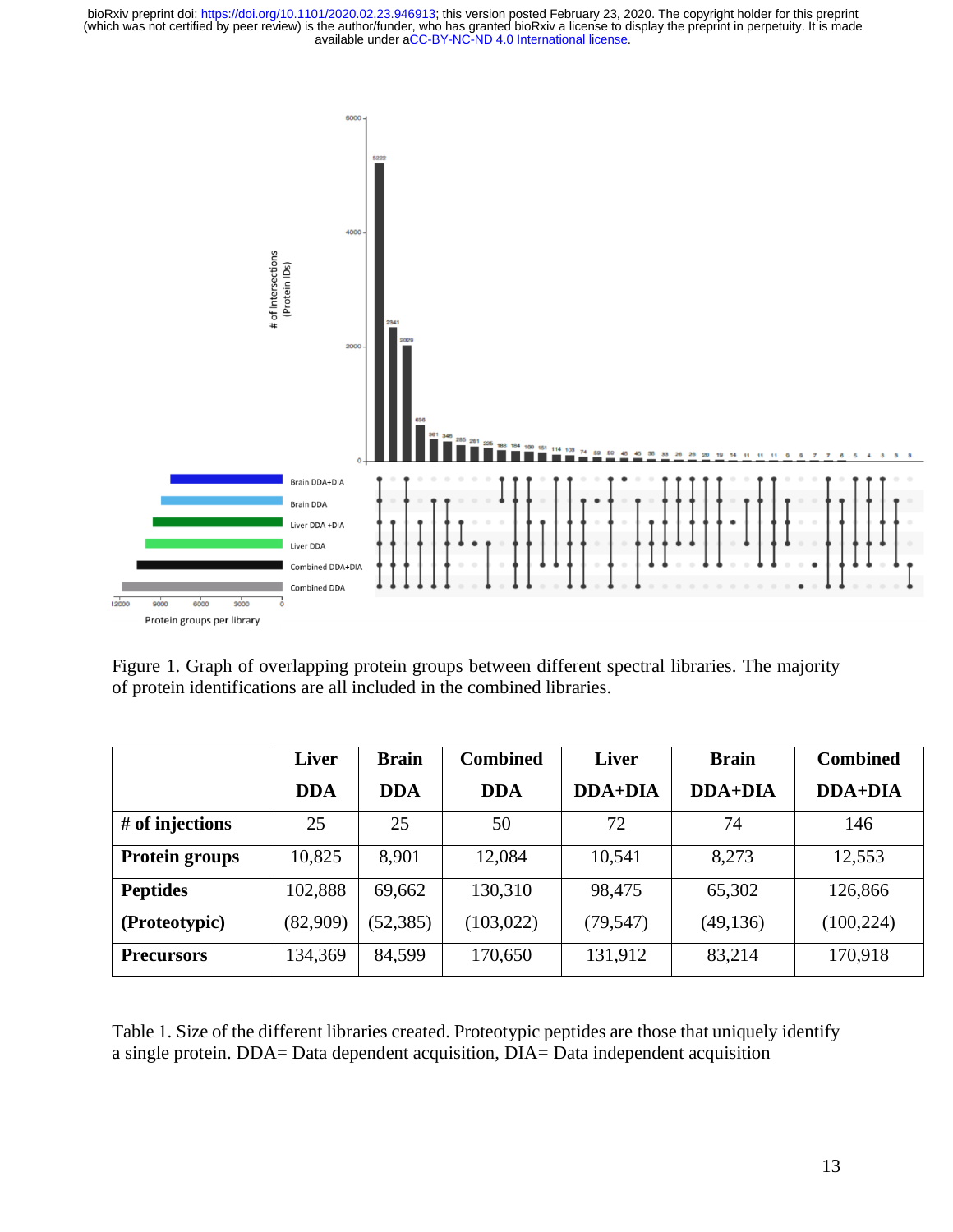## *DIA/SWATH-MS for the discovery of ecologically relevant molecular processes*

To determine the utility of these various spectral libraries we compared the proteomes of liver and brain tissue from *A. polyacanthus* exposed to different environmental conditions against each of the different libraries (Supplementary Figure 2). Using DDA+DIA libraries resulted in a significant increase in identified precursors and protein groups for both liver and brain samples (Figure 2). Approximately 3,300-4,100 protein groups were identified in brain depending on the library specificity and  $\sim$ 2,900 to 3,100 protein groups identified in liver. A higher data completeness was revealed when using the DDA+DIA libraries versus the DDA libraries correlating to the overall number of protein groups found when using the different libraries (Table

2).



Figure 2. a and b represent the comparison of brain DIA samples against different libraries. c and d show comparisons of liver DIA samples from different conditions against different libraries. Full profiles indicated in gray represent proteins found across all DIA samples (liver samples are highly variable), sparse proteins represented in blue are those proteins found in at least one DIA sample.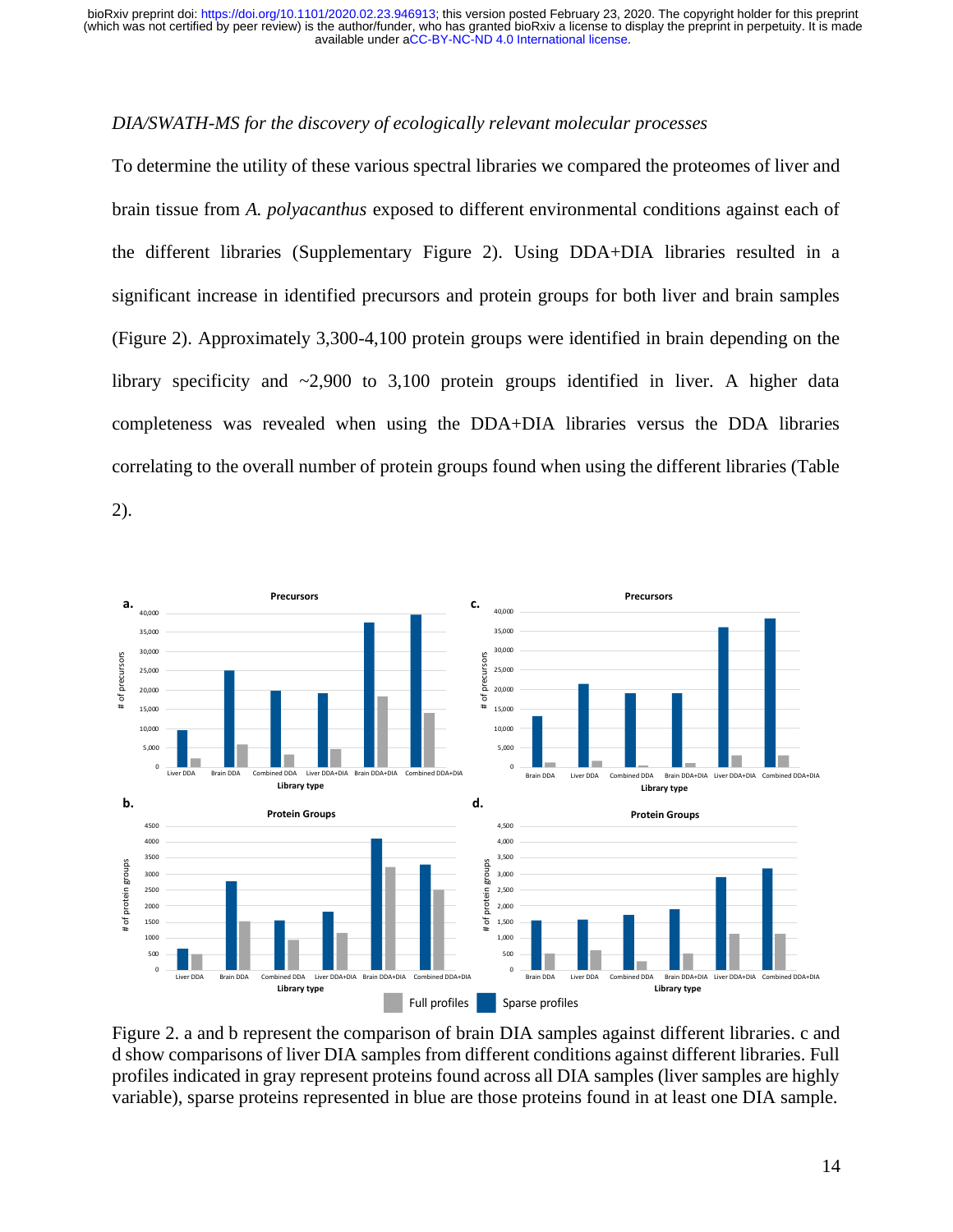| <b>Liver DIA samples</b>    | Data completeness | <b>Median CVs</b> |
|-----------------------------|-------------------|-------------------|
| Liver DDA library           | 50.60%            | 23.1%             |
| Liver DDA+DIA library       | 62.60%            | 31.4%             |
| Brain DDA library           | 54.50%            | 22.2%             |
| Brain DDA+DIA library       | 55.30%            | 25.6%             |
| <b>Combined DDA Library</b> | 45.0%             | 22.4%             |
| Combined DDA+DIA library    | 60.40%            | 31.4%             |
| <b>Brain DIA samples</b>    | Data completeness | <b>Median CVs</b> |
| Brain DDA library           | 57.30%            | 15.2%             |
| Brain DDA+DIA library       | 77.10%            | 21.2%             |
| Liver DDA library           | 56.7%             | 14.8%             |
| Liver DDA+DIA library       | 56.40%            | 16.8%             |
| <b>Combined DDA Library</b> | 50.10%            | 14.9%             |
| Combined DDA+DIA library    | 67.70%            | 20.9%             |

Table 2. Data completeness and median CV's of both liver and brain DIA runs compared against all library types. DIA= data independent acquisition, DDA= data dependent acquisition,  $CV=$ coefficients of variance

There was little difference between the number of precursors and protein groups identified between the tissue-specific DDA+DIA library and the combined DDA+DIA library in both liver and brain. Furthering the case that a comprehensive species library combined with experiment-specific DIA runs can lead to no significant loss of identification as compared to the tissue-specific spectral library as long as it contains the targeted DIA tissue. By incorporating the DIA samples into the spectral library we are able to bolster the number of peptides represented in the library that could be found in the sample content which leads to fewer chances of false discovery without limiting the proteome coverage. To measure variability across samples and between replicates we used the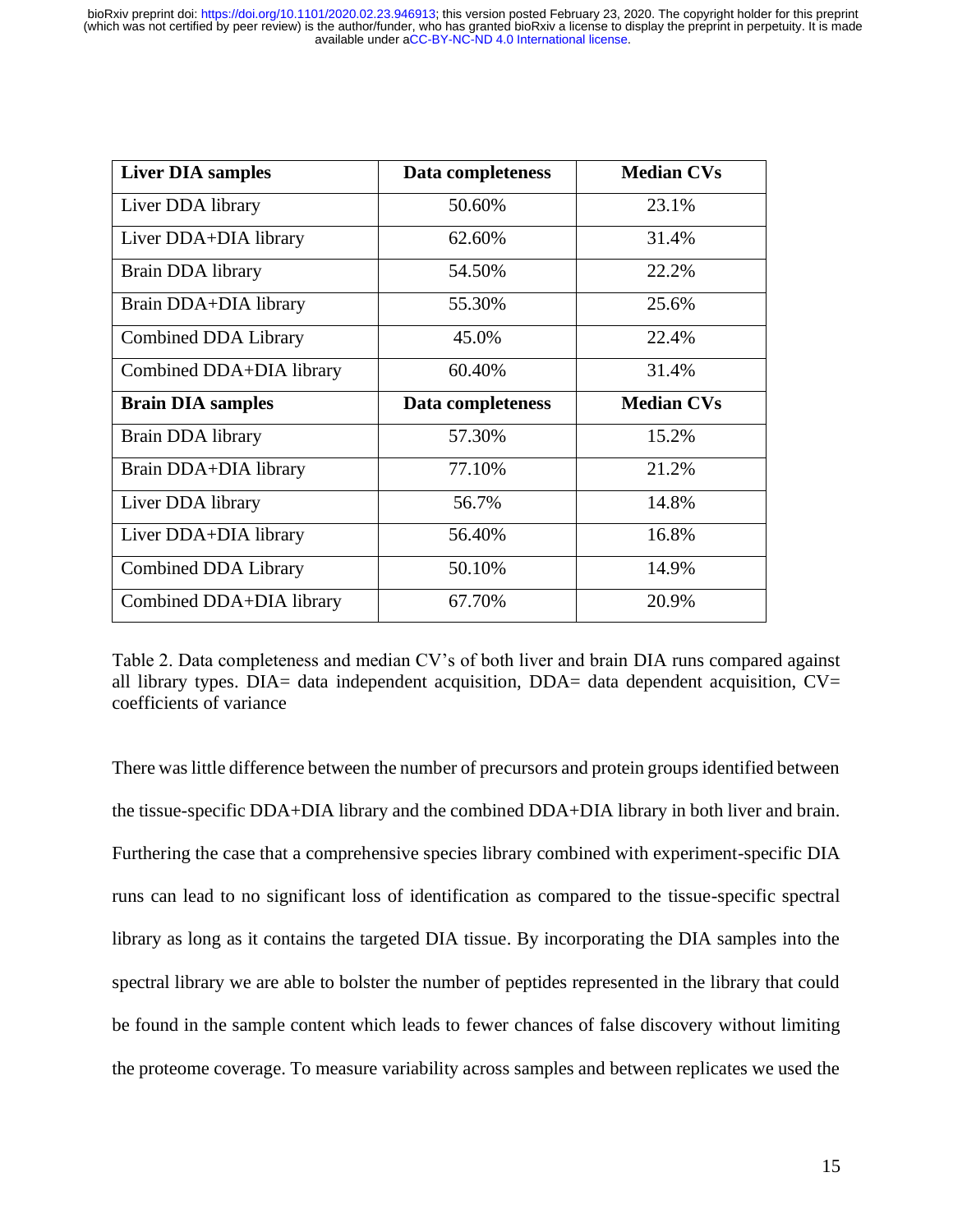median coefficient of variation (CV) that represents the ratio of the standard deviation to the mean. CVs were higher in the DDA+DIA libraries than the DDA libraries for both liver  $(\sim 31\% \text{ vs } 23\%)$ and brain (~20% vs 15%) (Table 2). Liver samples also had a small number of full profiles which refer to protein groups and precursors that are found across all DIA samples queried (Figure 2). Lack of full profiles compared to sparse profiles reveals a high variability between samples and is expected due to the high complexity of our experiment's design.

Tissue specificity might be an issue for the proteome analysis of non-model organisms. Notably, when running the targeted DIA samples of one tissue against the spectral library of a different tissue, precursor identification decreased by an average of 43% in the liver DIA samples and ~55% in the brain DIA samples (Figure 2). This indicates that a species-specific spectral library must contain protein samples from all targeted tissues or risk decreasing protein group identification by up to ~75% depending on the quality of the spectral library.

## *Differential Expression and functional analysis*

An important function of the spectral library is to examine how well it can identify biologically and ecologically relevant differentially expressed proteins in a DIA-MS targeted analysis. Here we are able to show the definite usefulness of an experiment-specific DIA+DDA library. No unique differentially expressed proteins (DEPs) were discovered using the combined DDA library in any comparison or tissue (Figure 3). Despite having a significant amount of shared identified proteins, using the tissue-specific DDA+DIA libraries and the combined DDA+DIA libraries both identified high amounts of unique proteins (27% and 13% respectively for the brain, and 28% and 16% for the liver). This analysis made it clear that using a combined DDA library is insufficient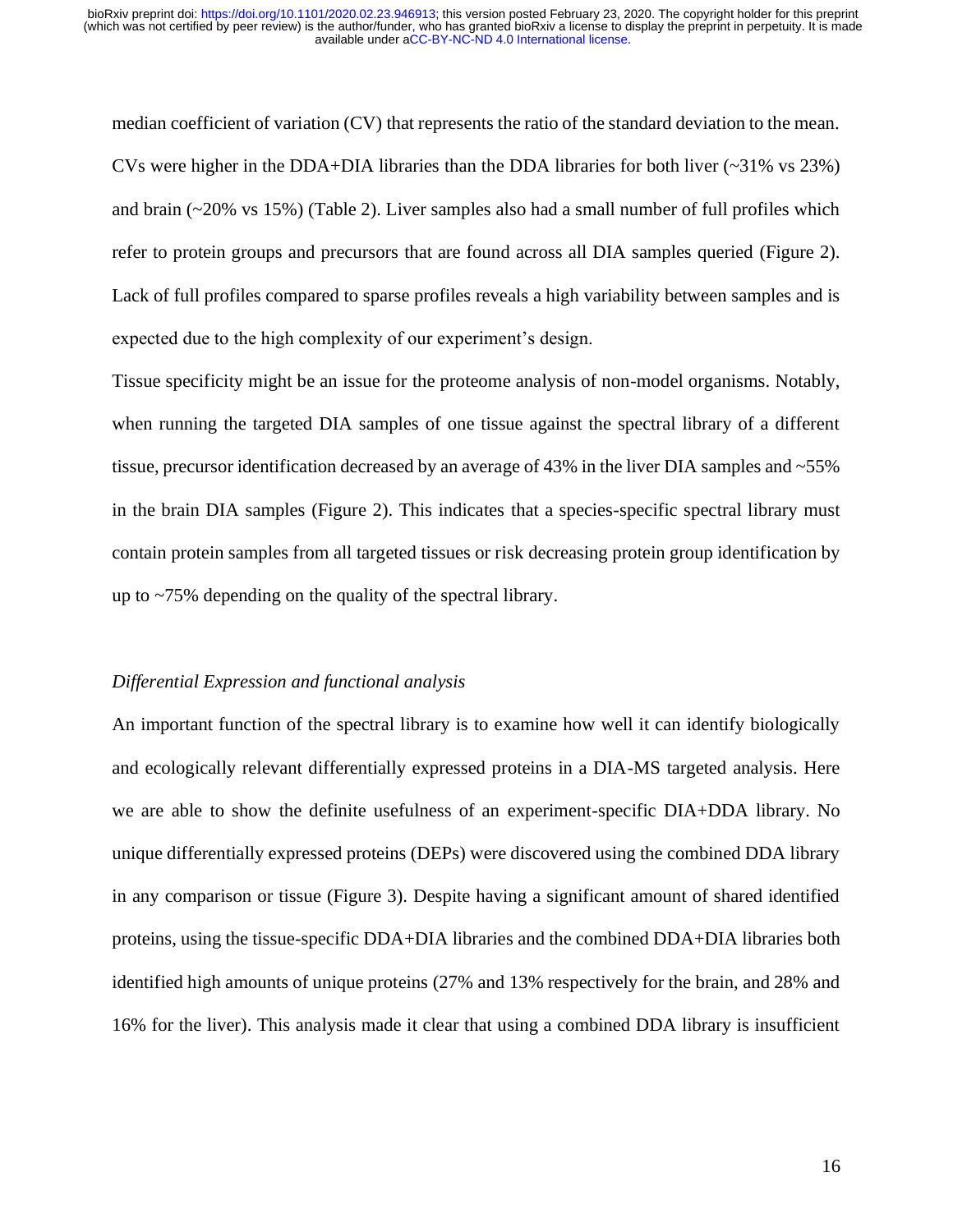for the identification of DEPs; when analyzing highly variable samples the library must have some specificity (tissue or study related).



Fig 3. Venn diagrams of overlapping and unique differentially expressed proteins (DEPs) identified using different spectral libraries for both brain (a) and liver (b) targeted DIA analysis. Significant differential expression analyzed across all four conditions was calculated via ANOVA  $(FDR < 0.05)$ .

Higher numbers of statistically significant differentially expressed proteins were uniquely identified in the tissue specific DDA+DIA library in both liver and brain analysis  $\langle \sim 27.5\%$  of all identified DEPs). One main goal of this study was to determine if a "whole organism" library could identify sufficient ecologically relevant DEPs as compared to a tissue-specific library. In order to determine if the reduced number of unique proteins led to any loss in ecologically relevant protein identifications, we looked deeper at the function of the DEPs identified using all library types (Supplementary Data 1). As our DIA experiment was designed to examine the stress response of a fish to dual climate change stressors (ocean warming and acidification) we examined the significant DEPs for those related to cellular stress in fish. These included proteins related to the heat shock response (HSP), a well-documented expression change seen in fish exposed to elevated temperatures (Basu et al., 2002), cytochrome related genes involved in oxidative stress, and several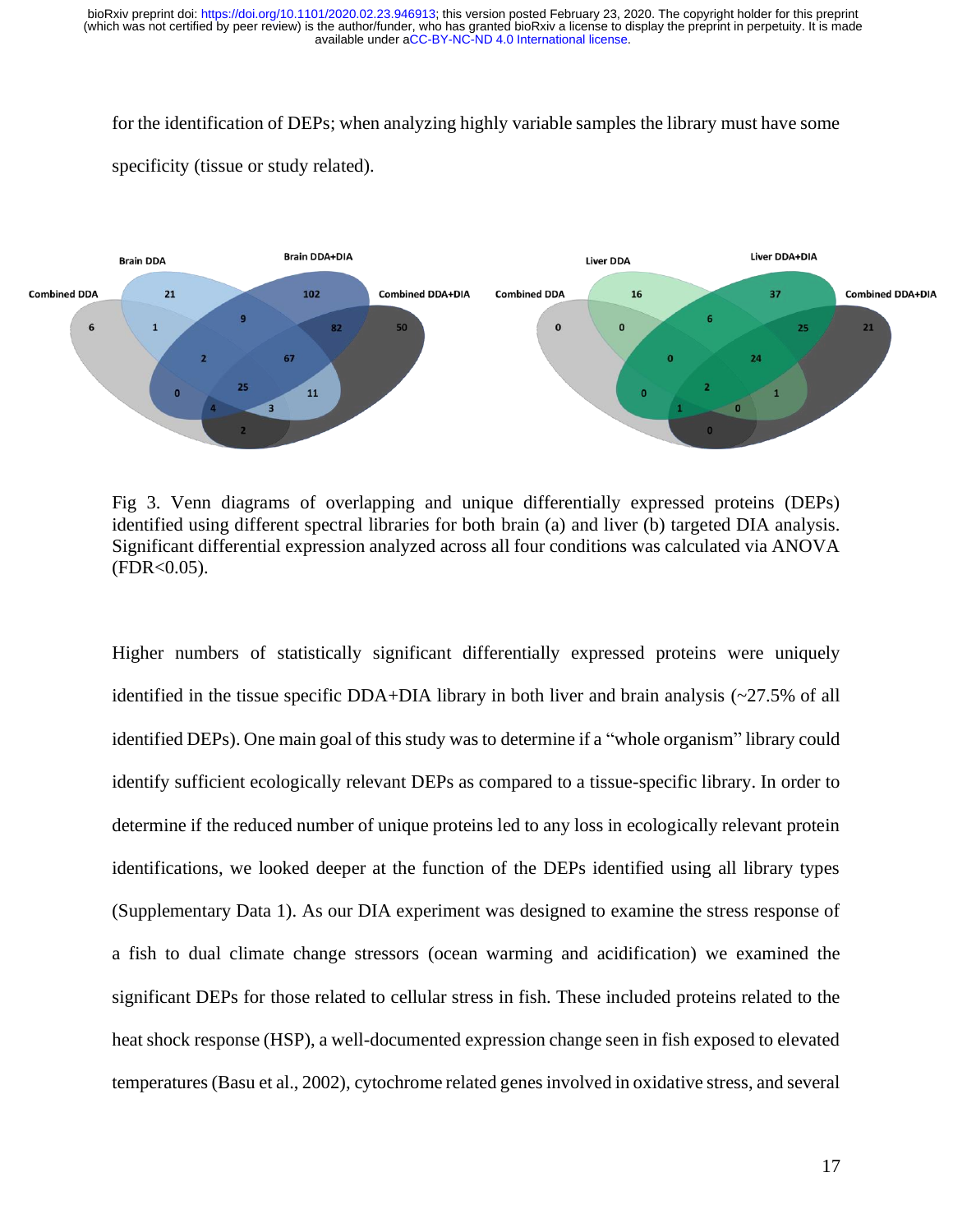other previously identified stress response genes in marine fish representing protein degradation and cell death. In Figure 4 we see the combined DDA libraries provided the least identifications of the complex cellular stress response identified by the other libraries. Furthering the necessity of the inclusion of experiment-specific DIA runs in the spectral library, especially when combining tissues. In DDA+DIA libraries we see little difference between the differential expression in the combined and tissue-specific identifications (Figure 4). This suggests that using a whole organism library (including several tissues or body parts) is sufficient to identify important changes in the entire proteome when a non-model organism is exposed to varying environmental conditions.



Fig 4. Heatmap of differentially expressed stress related proteins in different library comparisons, values refer to differences based on Tukey's post hoc test after an ANOVA test of significance ( $FDR < 0.05$ ). a) those identified in brain DIA targeted analysis and b) those identified in liver analysis. Thick lines indicate separations between proteins related to shared functions.

# **Discussion**

Recent technological advances in proteomics have turned mass spectrometry into a mainstream analytical tool with ecological applications (Aebersold & Mann, 2016). SWATH/DIA-MS is one of the first to allow for a big data approach to proteomics via its ability to create large data matrices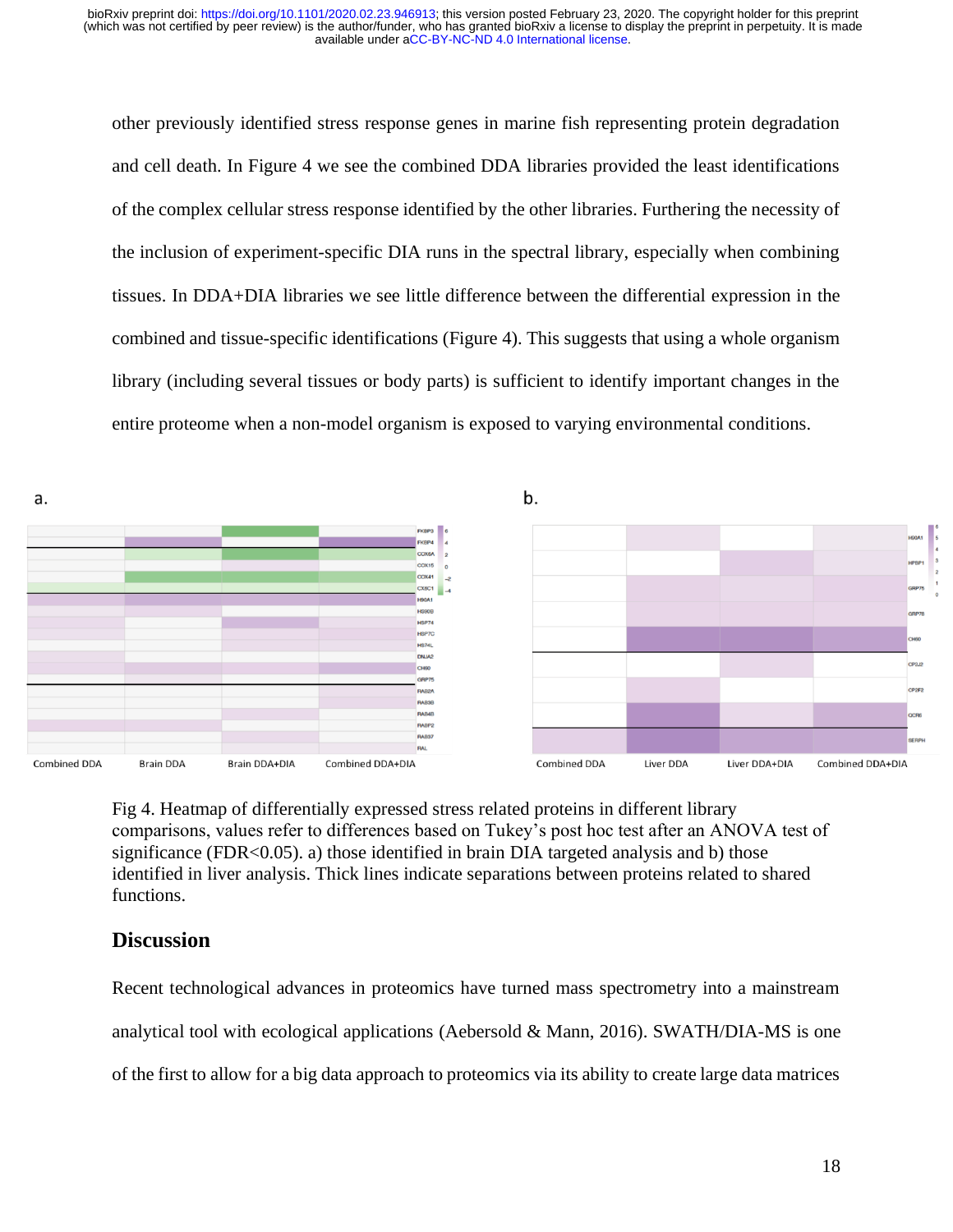containing accurately measured proteins across various samples with minimal missing values (Aebersold & Mann, 2016). Here we are able to present one of the first applications of this method to examine ecologically relevant changes in protein expression in a non-model organism. As the limitation of this method is the quality of the spectral library we examined the utility of different library compositions to determine the most useful, both in overall protein identification and in the statistical analysis of differential expression (Krasny et al., 2018). We are able to show that while a tissue-specific library approach yields the highest data completion there is no loss of ecologically relevant information when using an organism level library, as long as that library contains studyspecific data. This is especially important when working with small organisms, such as during developmental or larval stages where the biological material is usually limited. Further studies using non-model organisms can be confident that a whole organism approach to a spectral library will lead to successful differential expression analysis as well as promote future proteomic studies in the non-model species.

The spectral library generation is the most laboratory intensive and time-consuming part of the SWATH/DIA-MS methodology as it requires fractionation prior to mass spectrometry. However, once an organism-specific library is created future studies can use this reference cutting down on costs and lab time. Using a tissue-specific library led to a greater number of identifications at the peptide and protein level when querying samples of that same tissue, but when we compared the liver DIA samples to the brain-specific library or vice versa we discovered a significant loss in data completeness and protein identification. Therefore, unless one tissue will always be the focus in an organism, a comprehensive species-specific library will be more useful to future proteomic studies than a tissue-specific one.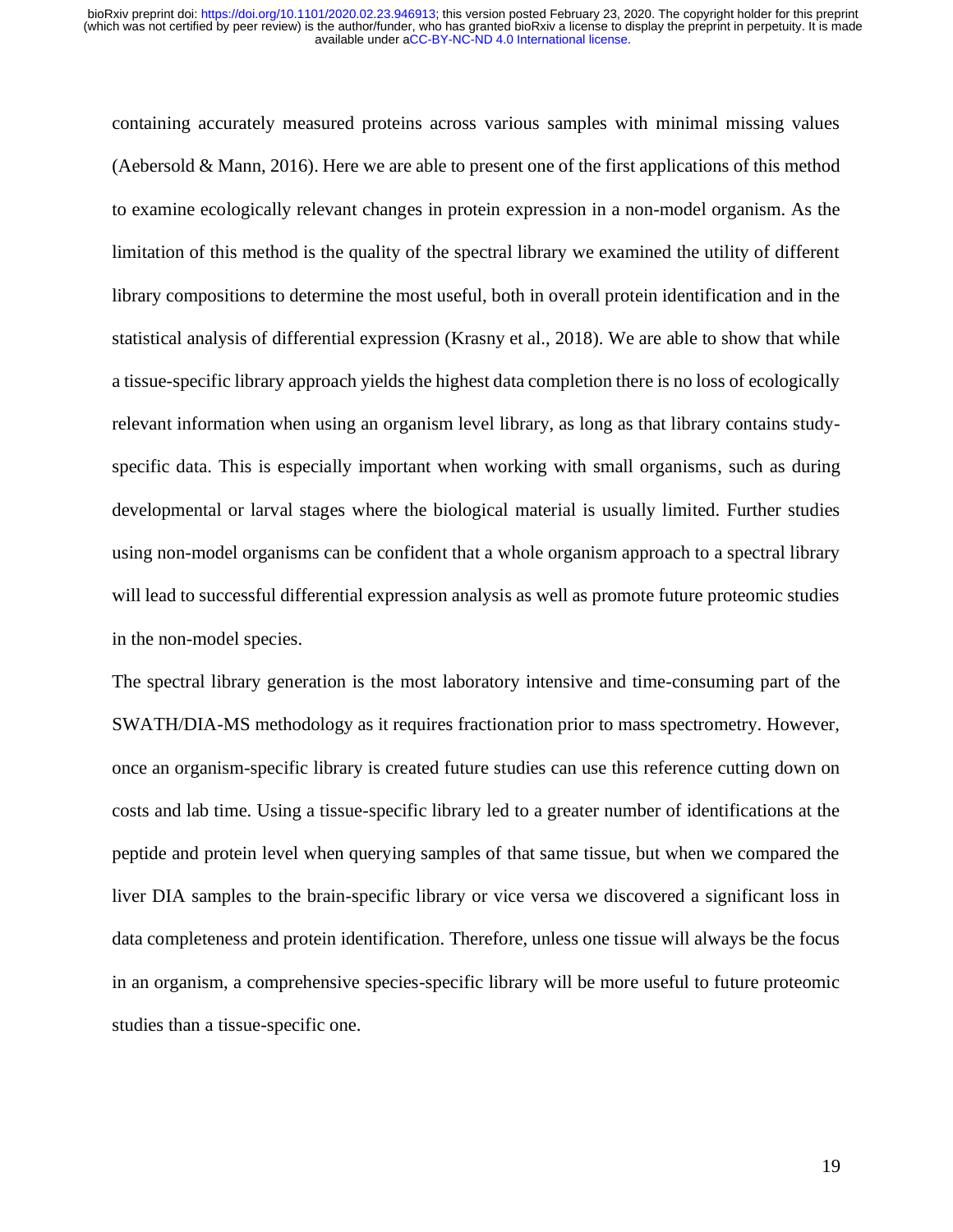We also undertook the first study to quantify the usefulness of adding study-specific DIA data to the spectral library in a non-model organism. A previous study suggested the utility of this method in lab curated cancer cells with positive results in increases of protein identifications (Gandhi et al., 2017). We discovered that the addition of study-specific DIA data in the creation of the spectral library, especially at the whole organism level, increased the identification of protein groups and peptides significantly. Creating a base organism level DDA spectral library then adding DIA specific runs to tailor that library to a specified experiment can lead to the best results of both a study-specific and whole organism library (Gandhi et al., 2017).

To validate the created spectral libraries, we used DIA samples from a complex experimental design with approximately twelve individuals from each of four different conditions. As the experiment was set up to identify the reaction of this fish to the dual climate stressors of ocean acidification and ocean warming, we searched the differentially expressed proteins for those related to common stress responses in fish. Proteins related to cellular stress were found in every brain and liver analysis using different library types. However, a more complex stress responses was identified using tissue-specific and study-specific (DIA+DDA) libraries. In particular we were only able to identify changes between the combined condition and the elevated temperature condition when using DDA+DIA libraries (Supplementary Data 1). This was a very small change consisting of less than five proteins but when using the DDA libraries the identification of any proteins between these conditions was lost. Proteins identified as part of the cellular stress response included up regulation of HSPs, a common indicator of stress related to abiotic and biotic factors in fish and other organisms (Basu et al., 2002; Huth & Place, 2016). We also identified several cytochrome proteins involved in oxidative and metabolic processes, and associated with thermal stress responses in salmon (Akbarzadeh et al., 2018). *SEPRH, FKBP*, and *RAS* related proteins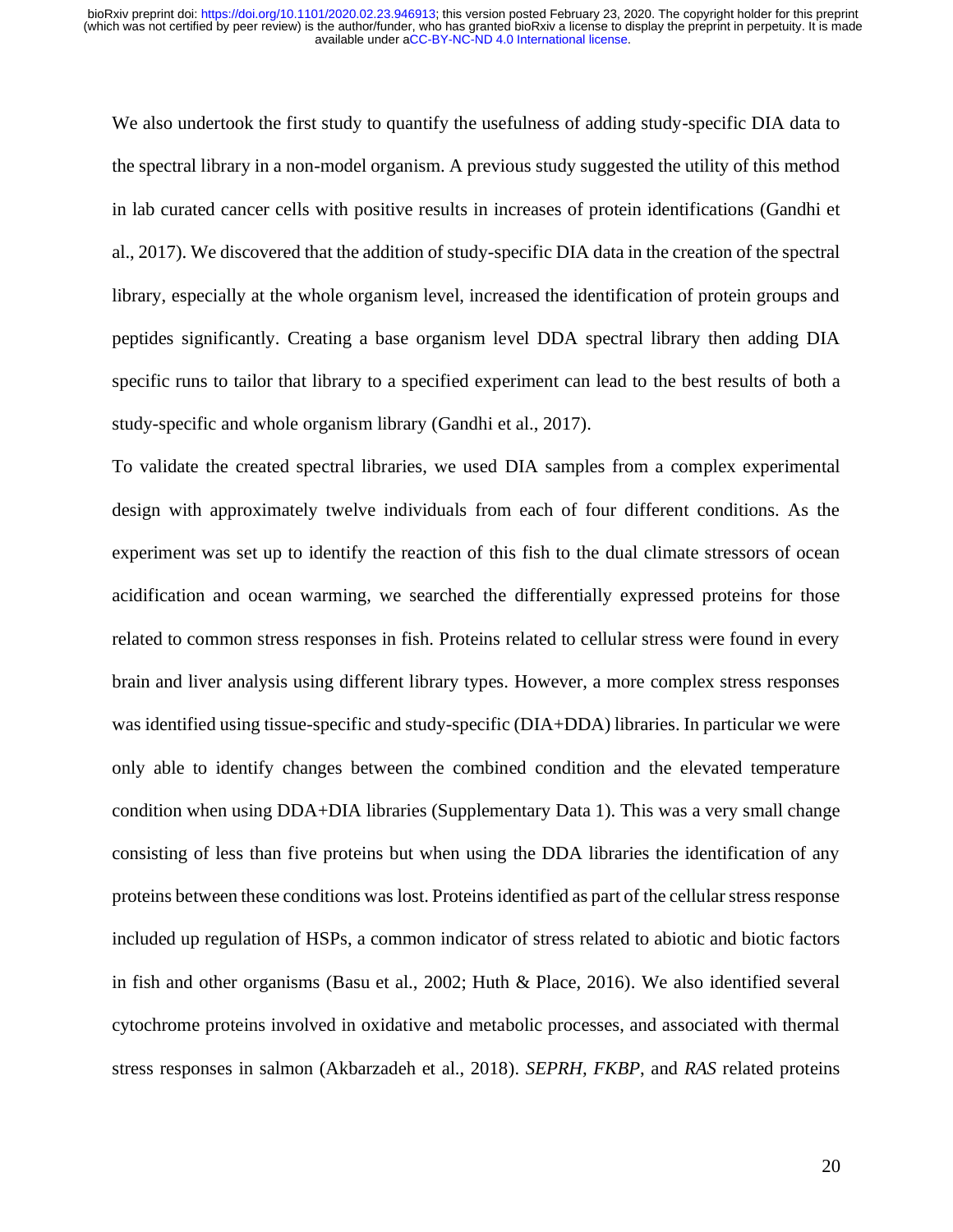have also been previously identified as significantly expressed in marine fish under stress (Chen et al., 2018; Evans & Somero, 2009; Liu et al., 2016). With these methods we are able to identify expected changes in relevant molecular pathways previously recognized as being associated with environmental stress responses in fish.

Our in-depth approach into the utility of different spectral libraries provides new insights into the use of SWATH/DIA-MS on non-model organisms and in complex experimental designs with high individual variation. We were able to identify up to 4,000 protein groups and up to 253 differentially expressed proteins using this method. Within the differentially expressed proteins we successfully identified many proteins related to stress responses in fish, confirming the ability of this method to identify ecologically relevant pathways when examining individuals exposed to varying environmental conditions. We provide the first proof-of-concept for the use of SWATH/DIA-MS in non-model organism from a wild, non-lab bred population. These results contribute to our better understanding of proteome changes in our own study organism, *A. polyacanthus*, as well as providing analytical data to encourage the use of this method in further ecological based proteome studies of any non-model organisms.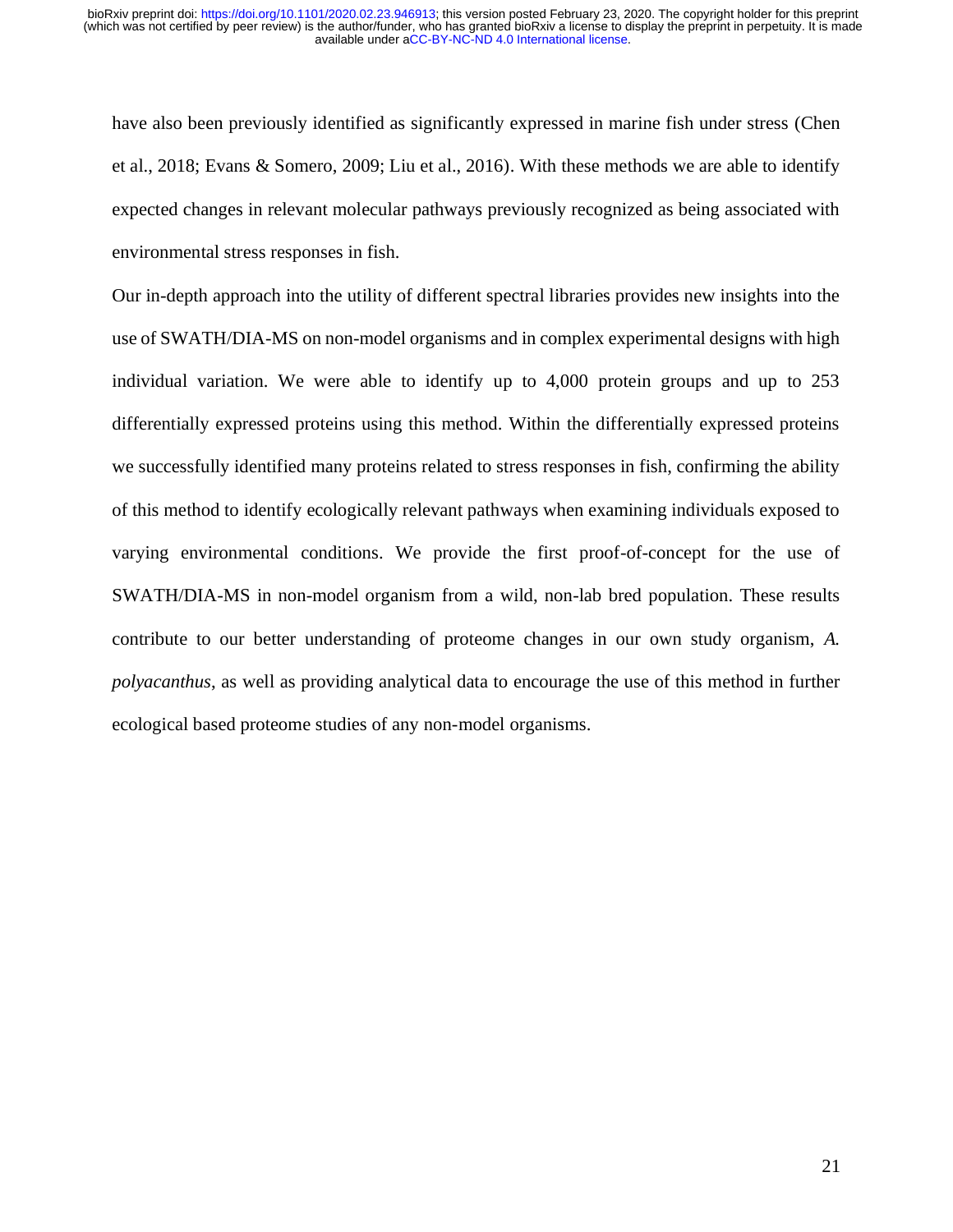# **Acknowledgments**

We would like to thank Michael D. Jarrold, Megan J. Welch, and Philip L. Munday for their help with the live fish experiments and aid in collection of the fish tissues. We also thank the KAUST Proteomics Core Lab for their help throughout the sample analysis stage and the KAUST Integrative Systems Lab for all their support. This study was supported by the Office of Competitive Research Funds OSR-2015-CRG4-2541 from the King Abdullah University of Science and Technology (T.R., C.S., A.A.M.).

# **Data accessibility**

The mass spectrometry DDA and DIA proteomics data acquired during this experiment have been deposited to the ProteomeXchange Consortium via the PRIDE partner repository with the dataset identifier PXD017605 (Perez-Riverol et al., 2019).

# **Author contributions**

AAM, HZ, CS, and TR conceived of and designed the research. AAM and CS prepared the samples. AAM and HZ performed the experiments and processed the data. AAM analyzed the data. AAM wrote the manuscript with input and revisions from HZ, CS, and TR. All authors read and approved the manuscript.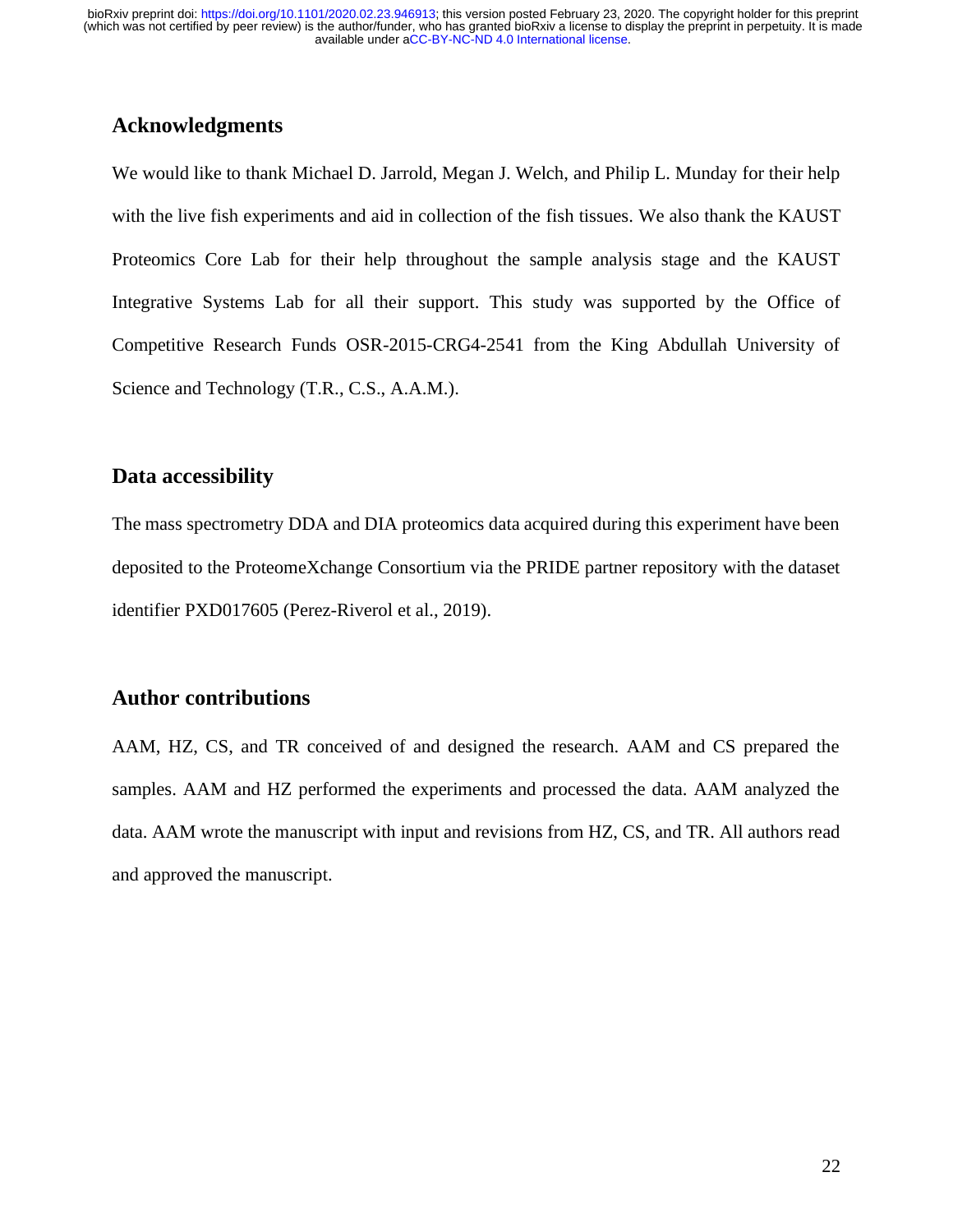# **References**

- Aebersold, R., & Mann, M. (2016). Mass-spectrometric exploration of proteome structure and function. *Nature*. https://doi.org/10.1038/nature19949
- Akbarzadeh, A., Günther, O. P., Houde, A. L., Li, S., Ming, T. J., Jeffries, K. M., … Miller, K. M. (2018). Developing specific molecular biomarkers for thermal stress in salmonids. *BMC Genomics*, *19*(1). https://doi.org/10.1186/s12864-018-5108-9
- Basu, N., Todgham, A. E., Ackerman, P. A., Bibeau, M. R., Nakano, K., Schulte, P. M., & Iwama, G. K. (2002). Heat shock protein genes and their functional significance in fish. In *Gene*. https://doi.org/10.1016/S0378-1119(02)00687-X
- Bernal, M. A., Donelson, J. M., Veilleux, H. D., Ryu, T., Munday, P. L., & Ravasi, T. (2018). Phenotypic and molecular consequences of stepwise temperature increase across generations in a coral reef fish. *Molecular Ecology*, *27*(22), 4516–4528. https://doi.org/10.1111/mec.14884
- Blattmann, P., Stutz, V., Lizzo, G., Richard, J., Gut, P., & Aebersold, R. (2019). Data descriptor: Generation of a zebrafish SWATH-MS spectral library to quantify 10,000 proteins. *Scientific Data*, *6*, 1–11. https://doi.org/10.1038/sdata.2019.11
- Braccia, C., Espinal, M. P., Pini, M., De Pietri Tonelli, D., & Armirotti, A. (2018). A new SWATH ion library for mouse adult hippocampal neural stem cells. *Data in Brief*, *18*, 1–8. https://doi.org/10.1016/j.dib.2018.02.062
- Bruderer, R., Bernhardt, O. M., Gandhi, T., Miladinović, S. M., Cheng, L.-Y., Messner, S., … Reiter, L. (2015). Extending the Limits of Quantitative Proteome Profiling with Data-Independent Acquisition and Application to Acetaminophen-Treated Three-Dimensional Liver Microtissues. *Molecular & Cellular Proteomics*, *14*(5), 1400–1410. https://doi.org/10.1074/mcp.M114.044305
- Chen, Z., Farrell, A. P., Matala, A., Hoffman, N., & Narum, S. R. (2018). Physiological and genomic signatures of evolutionary thermal adaptation in redband trout from extreme climates. *Evolutionary Applications*. https://doi.org/10.1111/eva.12672
- Collins, B. C., Hunter, C. L., Liu, Y., Schilling, B., Rosenberger, G., Bader, S. L., … Aebersold, R. (2017). Multi-laboratory assessment of reproducibility, qualitative and quantitative performance of SWATH-mass spectrometry. *Nature Communications*, *8*(1), 1–11. https://doi.org/10.1038/s41467-017-00249-5
- Evans, T. G., & Somero, G. N. (2009). Protein-protein interactions enable rapid adaptive response to osmotic stress in fish gills. *Communicative and Integrative Biology*. https://doi.org/10.4161/cib.7601
- Gandhi, T., Verbeke, L., Bernhardt, O. M., Bruderer, R., Muntel, J., & Reiter, L. (2017). Having a free lunch : A combined DIA + DDA approach towards spectral library generation, (June), 14–15.
- Gao, Y., Wang, X., Sang, Z., Li, Z., Liu, F., Mao, J., … Wang, H. (2017). Quantitative proteomics by SWATH-MS reveals sophisticated metabolic reprogramming in hepatocellular carcinoma tissues. *Scientific Reports*, *7*(April), 1–12. https://doi.org/10.1038/srep45913
- Gillet, L. C., Navarro, P., Tate, S., Röst, H., Selevsek, N., Reiter, L., … Aebersold, R. (2012). Targeted Data Extraction of the MS/MS Spectra Generated by Data-independent Acquisition: A New Concept for Consistent and Accurate Proteome Analysis. *Molecular & Cellular Proteomics*, *11*(6), O111.016717. https://doi.org/10.1074/mcp.O111.016717
- Huang, Q., Yang, L., Luo, J., Guo, L., Wang, Z., Yang, X., … Zhang, Y. (2015). SWATH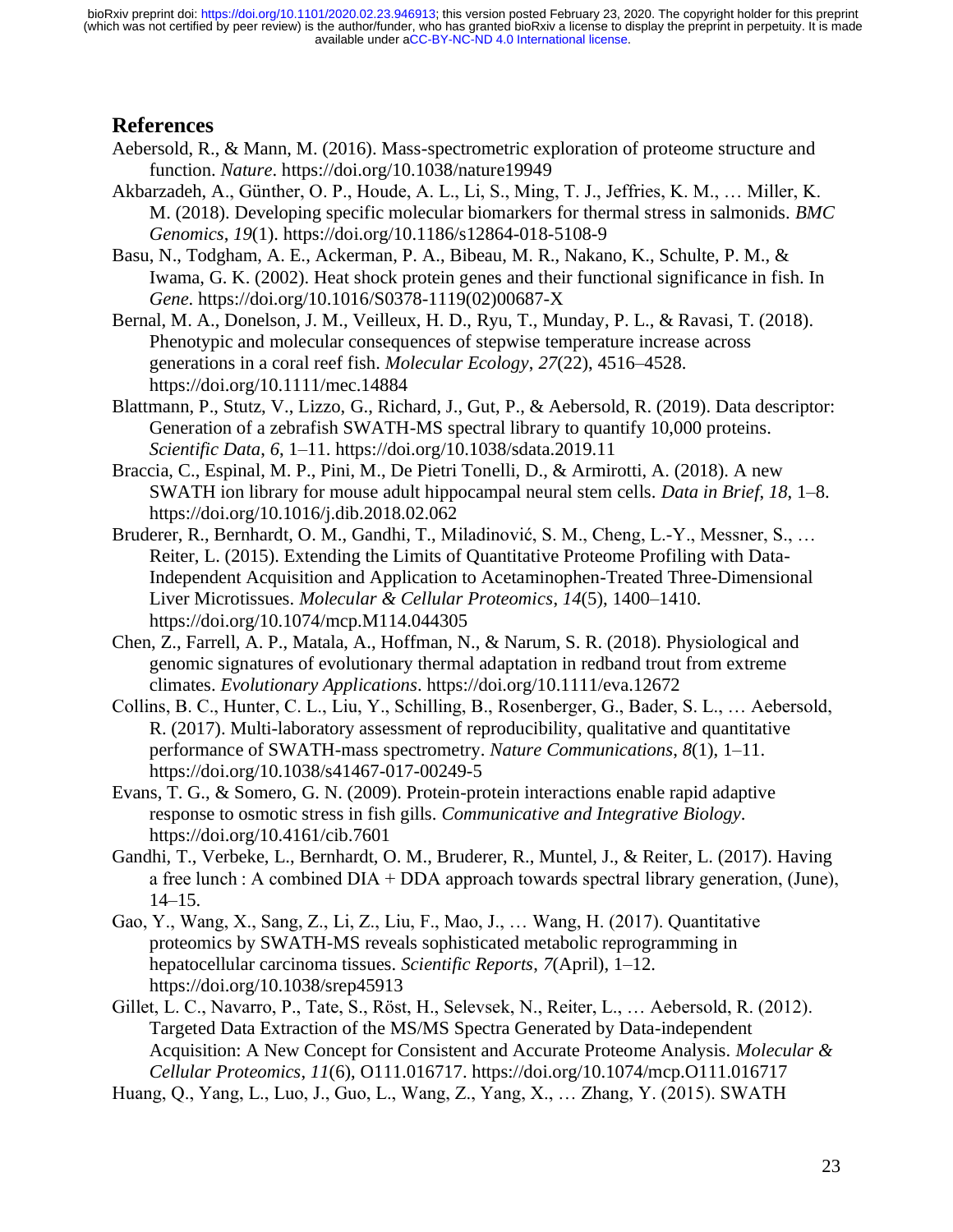enables precise label-free quantification on proteome scale. *Proteomics*, *15*(7), 1215–1223. https://doi.org/10.1002/pmic.201400270

- Huth, T. J., & Place, S. P. (2016). RNA-seq reveals a diminished acclimation response to the combined effects of ocean acidification and elevated seawater temperature in Pagothenia borchgrevinki. *Marine Genomics*, *28*, 87–97. https://doi.org/10.1016/j.margen.2016.02.004
- Jarrold, M. D., & Munday, P. L. (2018). Elevated Temperature Does Not Substantially Modify the Interactive Effects Between Elevated CO2 and Diel CO2 Cycles on the Survival, Growth and Behavior of a Coral Reef Fish. *Frontiers in Marine Science*, *5*(December), 1– 16. https://doi.org/10.3389/fmars.2018.00458
- Krasny, L., Bland, P., Kogata, N., Wai, P., Howard, B. A., Natrajan, R. C., & Huang, P. H. (2018). SWATH mass spectrometry as a tool for quantitative profiling of the matrisome. *Journal of Proteomics*, *189*(January), 11–22. https://doi.org/10.1016/j.jprot.2018.02.026
- Liu, Q. N., Xin, Z. Z., Chai, X. Y., Jiang, S. H., Li, C. F., Zhang, H. Bin, … Tang, B. P. (2016). Characterization of immune-related genes in the yellow catfish Pelteobagrus fulvidraco in response to LPS challenge. *Fish and Shellfish Immunology*. https://doi.org/10.1016/j.fsi.2016.05.019
- Liu, Y., Beyer, A., & Aebersold, R. (2016). On the Dependency of Cellular Protein Levels on mRNA Abundance. *Cell*, *165*(3), 535–550. https://doi.org/10.1016/j.cell.2016.03.014
- Michalski, A., Cox, J., & Mann, M. (2011). More than 100,000 detectable peptide species elute in single shotgun proteomics runs but the majority is inaccessible to data-dependent LC-MS/MS. *Journal of Proteome Research*. https://doi.org/10.1021/pr101060v
- Navarro, P., Kuharev, J., Gillet, L. C., Bernhardt, O. M., MacLean, B., Röst, H. L., … Tenzer, S. (2016). A multicenter study benchmarks software tools for label-free proteome quantification. *Nature Biotechnology*. https://doi.org/10.1038/nbt.3685
- Perez-Riverol, Y., Csordas, A., Bai, J., Bernal-Llinares, M., Hewapathirana, S., Kundu, D. J., … Vizcaíno, J. A. (2019). The PRIDE database and related tools and resources in 2019: Improving support for quantification data. *Nucleic Acids Research*. https://doi.org/10.1093/nar/gky1106
- Rosenberger, G., Bludau, I., Schmitt, U., Heusel, M., Hunter, C. L., Liu, Y., … Aebersold, R. (2017). Statistical control of peptide and protein error rates in large-scale targeted dataindependent acquisition analyses. *Nature Methods*, *14*(9), 921–927. https://doi.org/10.1038/nmeth.4398
- Rosenberger, G., Koh, C. C., Guo, T., Röst, H. L., Kouvonen, P., Collins, B. C., … Aebersold, R. (2014). A repository of assays to quantify 10,000 human proteins by SWATH-MS. *Scientific Data*, *1*, 1–15. https://doi.org/10.1038/sdata.2014.31
- Schunter, C., Welch, M. J., Ryu, T., Zhang, H., Berumen, M. L., Nilsson, G. E., … Ravasi, T. (2016). Molecular signatures of transgenerational response to ocean acidification in a species of reef fish. *Nature Climate Change*, *6*(11), 1014–1018. https://doi.org/10.1038/nclimate3087
- Tang, X., Meng, Q., Gao, J., Zhang, S., Zhang, H., & Zhang, M. (2015). Label-free Quantitative Analysis of Changes in Broiler Liver Proteins under Heat Stress using SWATH-MS Technology. *Scientific Reports*, *5*(October), 1–15. https://doi.org/10.1038/srep15119
- Todd, E. V., Black, M. A., & Gemmell, N. J. (2016). The power and promise of RNA-seq in ecology and evolution. *Molecular Ecology*, *25*(6), 1224–1241. https://doi.org/10.1111/mec.13526
- Tyanova, S., Temu, T., Sinitcyn, P., Carlson, A., Hein, M. Y., Geiger, T., … Cox, J. (2016). The